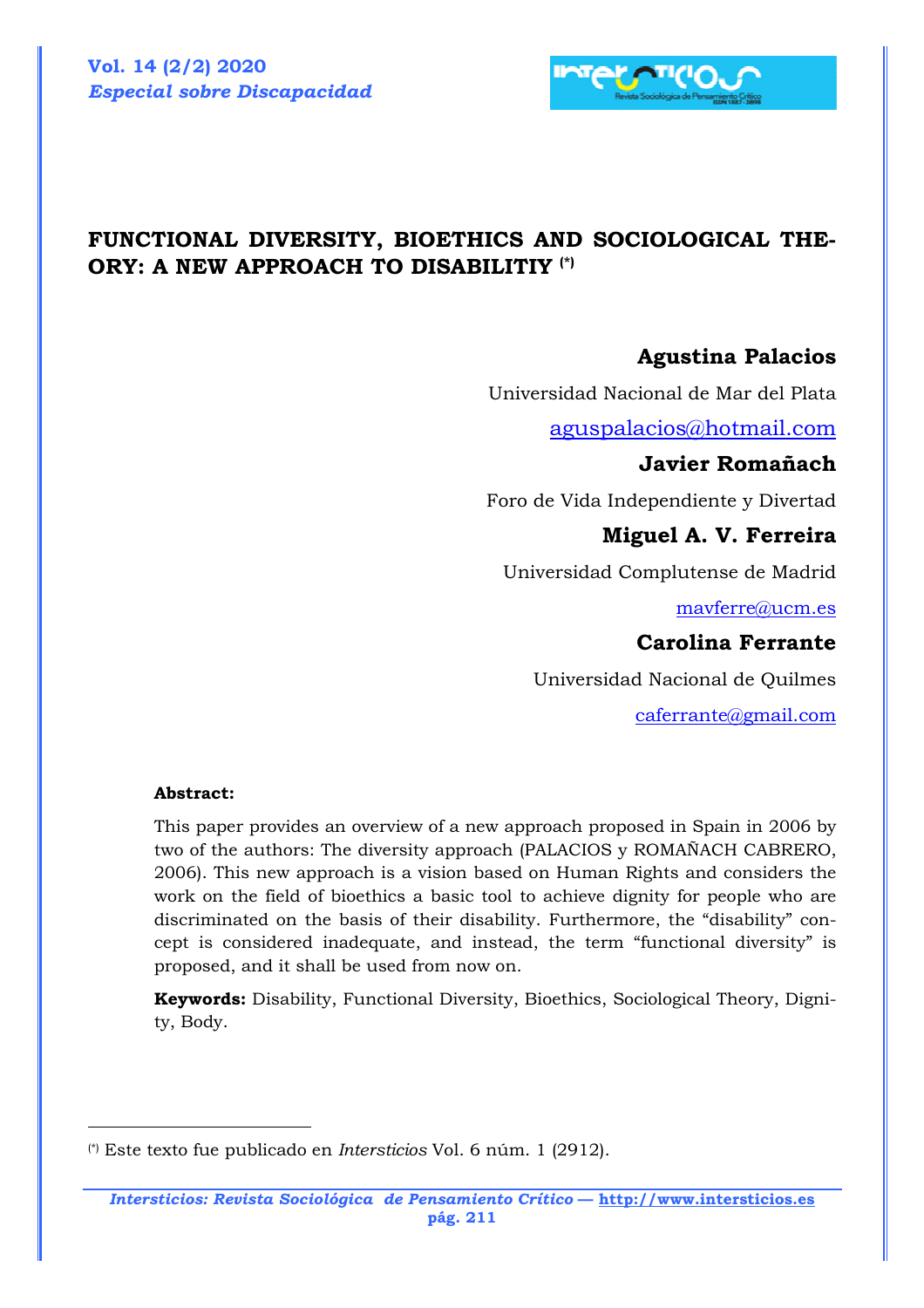### **Introduction**

This paper provides an overview of a new approach proposed in Spain in 2006 by two of the authors: *The diversity approach* (PALACIOS y ROMAÑACH CABRERO, 2006). This new approach is a vision based on Human Rights and considers the work on the field of bioethics a basic tool to achieve dignity for people who are discriminated on the basis of their disability. Furthermore, the "disability" concept is considered inadequate, and instead, the term "functional diversity" is proposed, and it shall be used from now on.

In order to support this approach, a series of normative arguments and structural conditionings that support that discrimination, shall be proposed. They will be based on critic sociological theory, mainly based on Pierre Bourdieu and Michael Foucault ideas, although a broader development on these ideas may be found in: FERRANTE y FERREIRA (2007, 2008), RODRÍGUEZ DÍAZ y FERREIRA (2008) and FERRANTE (2008).

Functionally diverse (disabled) people have been systematically discriminated and undervalued along history. Sometimes, as it happened during the Nazi era in Germany, they were murdered in a vane effort to remove their "imperfection". Even nowadays, their reality is fully discriminatory and contemporary theoretical approaches to that reality have not proven to be enough to remove discrimination and to face the new bioethics challenges.

It is possible that this theoretical insufficiency might be partly due to the fact that not enough attention has been paid to a determinant aspect of functional diversity personal experience: the body. A body not defined as a biological reality, but as social control tool:: functionally diverse people embody domination logics through an specific *habitus* (BOURDIEU, 1991) in which *good, beautiful* and *healthy* normative is registered; on the other hand, the body is central to regulatory and political control issues that come from *Bio-politics* and *Normalization Technologies*  (FOUCAULT, 1992; 1998).

Considering the body as an instrument that articulates domination logics, dualisms that generally cross disability analysis from a critic perspective are suppressed; as pointed out by HUGHES and PATERSON (2008), body omission in those analysis de-biologizes the problem and brings it to a political level, but at the same time it maintains the social and medical model dichotomy, reproducing it in cathegories used through a series of oppositions: body/society, nature/culture, medicine/politics, therapy/ empowerment, illness/oppression. Showing the social dimension of the body eliminates those oppositions revealing their arbitrariness.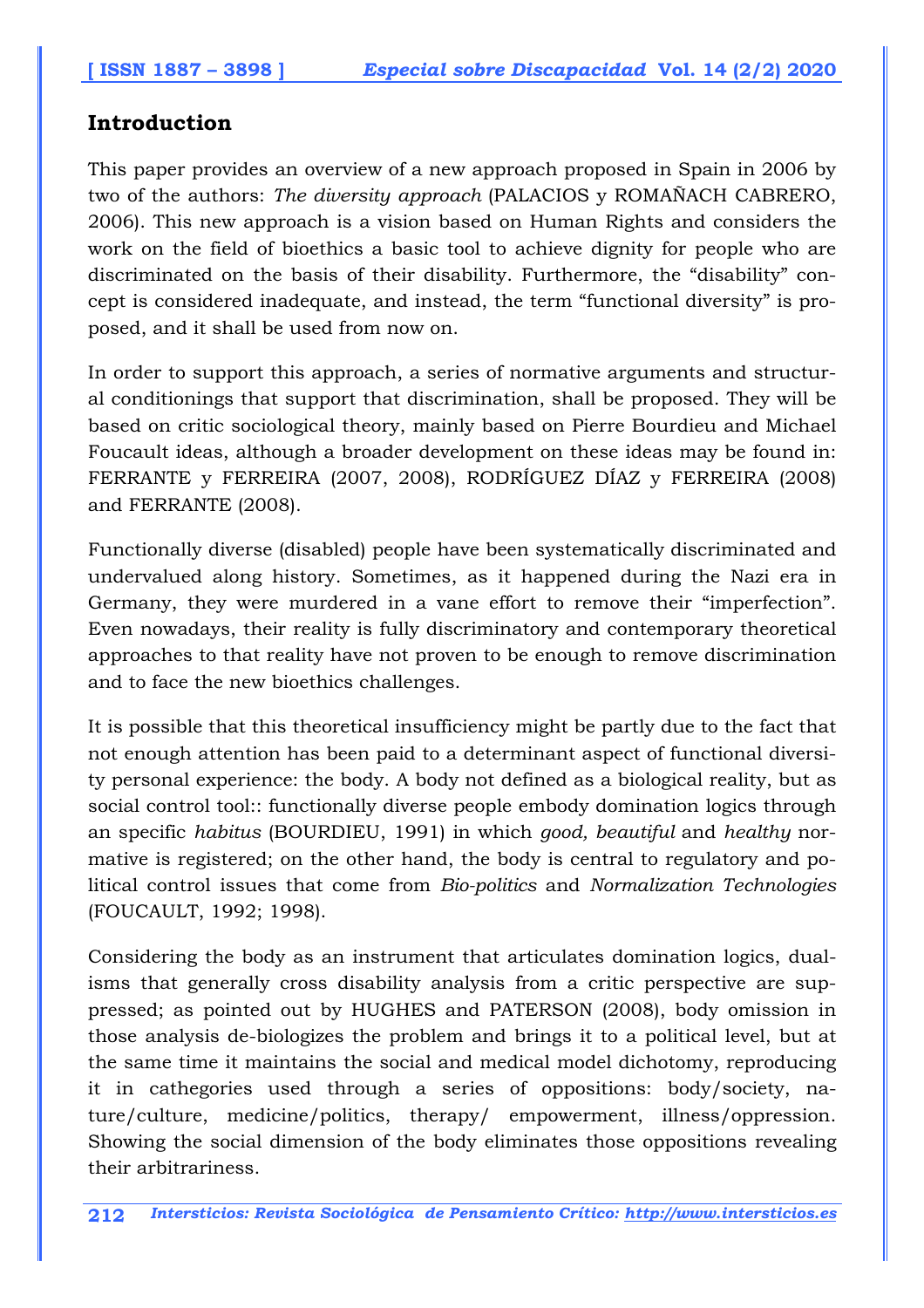Therefore, we propose a new approach to disability, with functional diversity as a starting point, and based on Human Rights, human dignity, bioethics and sociological theory.

# **Functional diversity through history**

Some authors (PALACIOS, 2004; COLERIDGE, 1993) describe three approaches or models on social treatment of functionally diverse people can be detected through history, although they may use different words to name them.

A first model or approach could be named as the *cut out* approach. In this model, functional diversity is based on religious grounds and these different people are considered unnecessary due to different reasons: they do not contribute to community needs, because they are evil messages carriers, because they the result of gods anger or because they are disgraced and their life is not worth living.

As a consequence, society gets rid of functionally diverse people cutting them out of society through eugenic policies or by placing them in specific sites designed for *abnormal* and poor people, having a common treatment based on submission and dependency as it is done in the case of other people that need assistance or charity.

The second model is called the *rehabilitation* model. Under this conception, the origin and causes of functional diversity are not religious, but scientific. Functionally diverse people are not considered useless or unnecessary, as long as they are *rehabilitated*. In this model or approach the main goal is to *normalise* men and women who are different, even if it implies hiding the functional diversity's difference or making it disappear. It is basic to have the person rehabilitated and the success on this rehabilitation is valued according to the skills acquired by the individual. In this model, the body already appears as a central issue: *rehabilitation* is about trying to bring body abilities as close as possible to a standard (even in mental and intellectual diversities, rehabilitation acts on the body trough pharmacology).

The third model or approach is called the *social* (or Independent Living) model. In this approach, the origin of functional diversity, instead of providing religious or scientific reasons, is considered to have *social* reasons; furthermore functionally diverse people can contribute to society in the same way as the rest of men and women who are not functionally diverse, respecting their value as different people.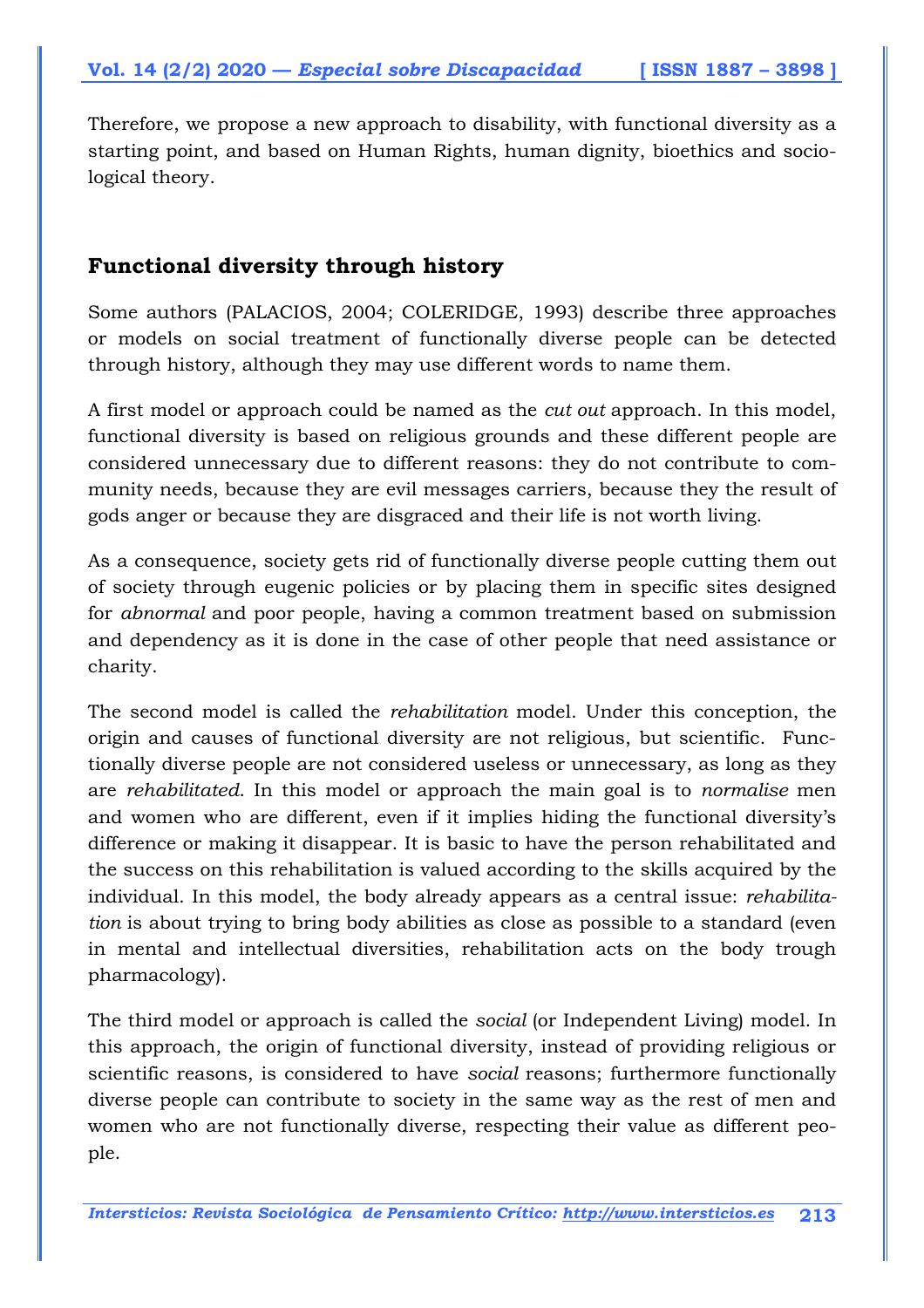Although some authors make a clear distinction between the social and the independent living approach (BARNES, MERCER, SHAKESPEARE, 1992), it is also true that both approaches share the most important concept: it is society that creates disability and there, in order to be concise, both are treated as one in this text.

This model is closely related to some values that are intrinsic to Human Rights, and seeks to promote respect for human dignity, equality and personal freedom, favoring social participation based on a series of principles: independent living, non discrimination, universal access, environment adaptation and civil dialogue amongst others. This model assumes that functional diversity is an oppressive social construction that results from a society that does not listen to the voice of functionally diverse people. Further more it claims for functionally diverse people's autonomy to make decisions on issues concerning their own life, and demands the removal of all barriers in order to ensure equal opportunities.

On this third model, discrimination based on the rehabilitation model body treatment, can be questioned. When the origin of functional diversity is moved from the person (corporal imperfection) to social structures (normative practices and definitions of the body), arbitrariness in the norm that regulates rehabilitation practices is revealed. "Imperfection" is not the result of a person's intrinsic deficit in relation to a universal standard, but it is a result of the arbitrary action of imposing a standard that is a result of historical, political, economical, and cultural processes, and provides services to determined interests. Different environmental conditions (habits, production activities, esthetic preferences, sport practices, cultural stereotypes, etc.) imply different perfection standards: the goal is not then to correct a person, according to the standard, but to correct the standard adapting it to people's reality in which it shall be applied. Those who rehabilitate should be rehabilitated in their perceptive and interpretative schemes and practices.

### **The need for a new approach. Discrimination does not diminish.**

Nowadays, as far as ethics and laws are concerned, we find a mixture of the last two models or approaches, plus a subtle presence of the *cut out* model, due to the advances in new genetics.

The result seems to be reassuring and modern occidental societies rest without fear developing social policies based on those models that are perceived as a benefit for society as a whole. Nevertheless, when analyzing social reality in our envi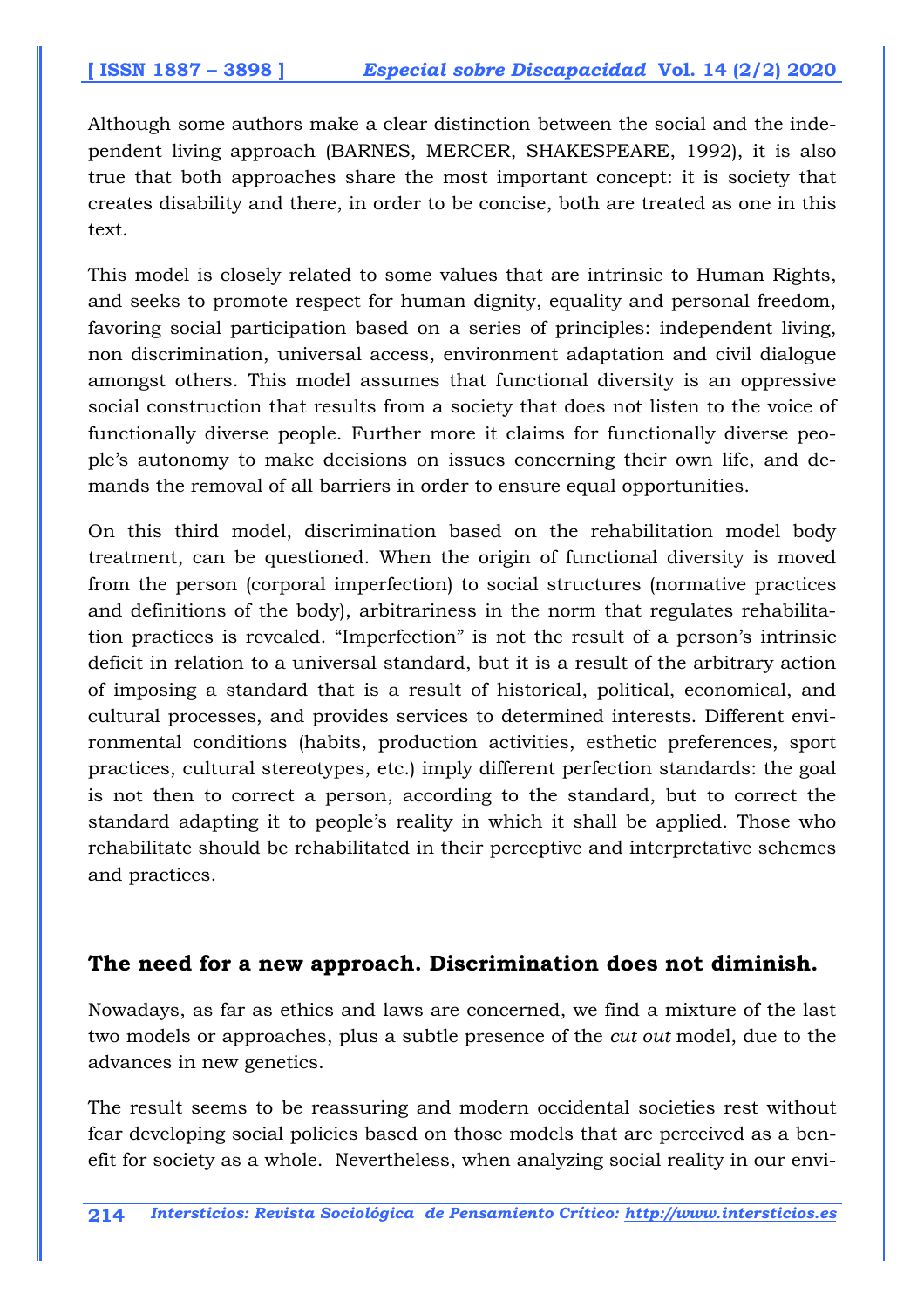ronment, mainly to Spain at the beginning of the XXIst century, barely visible incoherencies are detected that indicate how deep the *rehabilitation* model is established and the presence of an important discrimination that is hardly perceived. These incoherencies can be found in daily life, in juridical and bioethical contexts and also in the failure to abide what is established by laws that guarantee the rights of people who are discriminated on the grounds of their functional diversity.

In daily life many discriminatory facts can be found, but railway transport will be used as an example.

Railway accessibility is mandatory in the *Handicapped Social Integration Bill* (*Ley 13/1982, de 7 de abril, de Integración Social de los Minusválidos (LISMI)); Railway accessibility is stated in article 59 and Seventh Final Disposition of the Bill.*. This Bill was approved in 1982. Therefore, 25 years ago it was established by law that railway transport should have been fully accessible in 10 years (1993).

But the last survey (ROMAÑACH CABRERO, 2006), performed in 2006, shows that a wheelchair user could only access 37% of the Spanish railways (RENFE) trips departing from Madrid, According to the same survey, train accessibility decreased a 6% over the period 2004-2006. In 2004, the accessibility index was 43%. Moreover, the new AVE (high speed) train opened to traffic in 2007 that links Madrid and Fuengirola has been allowed by the responsible ministry (Ministerio de Fomento) to have only 20% of its trips accessible.

As it is shown in the survey, the failure to comply with the law of 1982, LISMI, has been consistent through the years up to a point in which failure to comply that law, became legal: in the Spanish 2003 *Non Discrimination Bill (Ley 51/2003, de 2 de diciembre, de igualdad de oportunidades, no discriminación y accesibilidad universal de las personas con discapacidad (LIONDAU))*, the deadline to make train transport accessible was delayed for another 15 years, as stated in the eighth final disposition of the law (Disposición final octava. Condiciones básicas de accesibilidad y no discriminación para el acceso y utilización de los medios de transporte).

These facts indicate that discrimination exists, and that laws written to prevent it are not complied. In the mean time, the administration accepts discrimination, allows failure to comply laws and converts what was not legal before into legal with new laws.

This discrimination can also be found in some other type of laws. The 9/1985 Bill on abortion introduced article number 417*bis* in the Penal Code. In this article,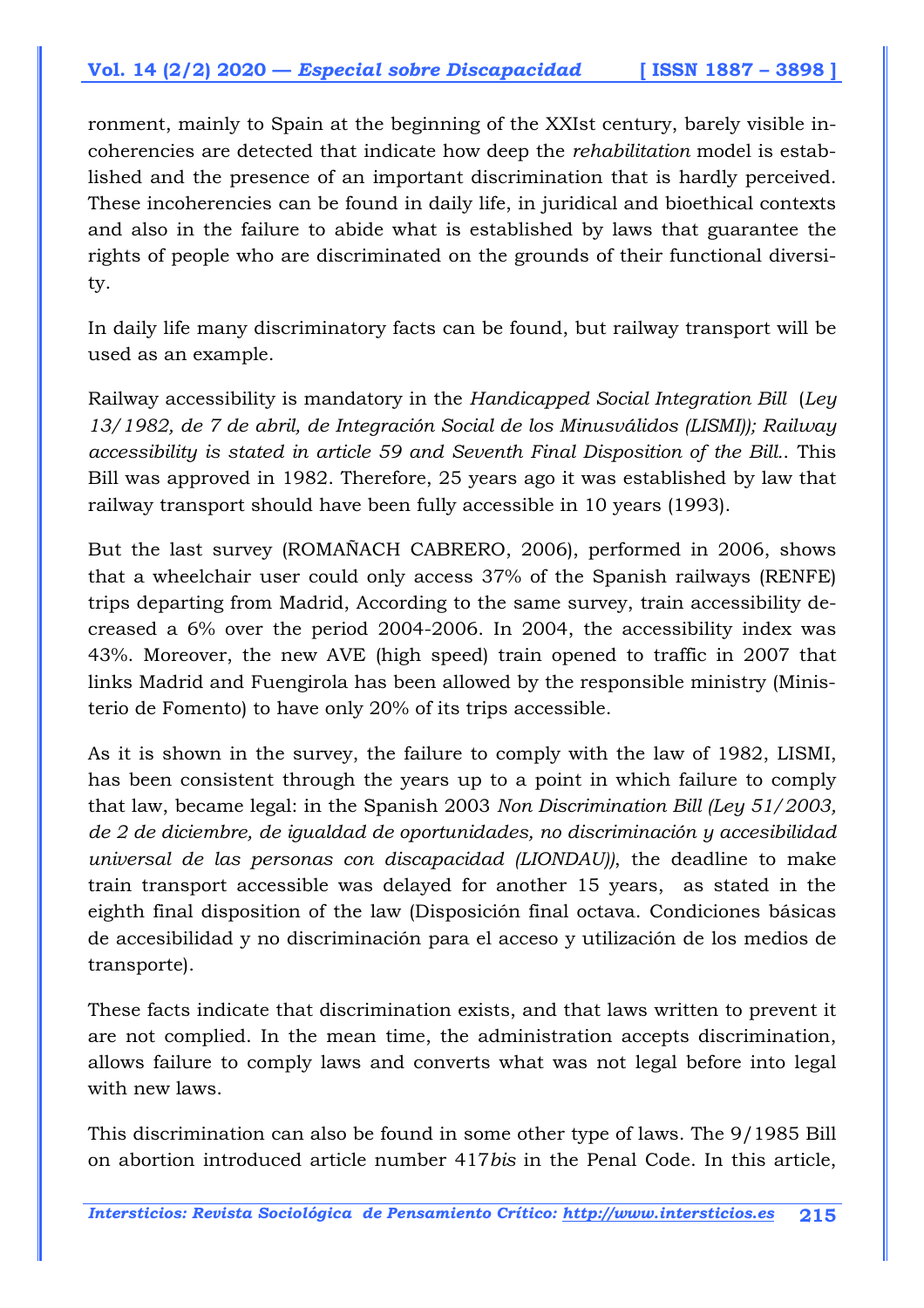abortion is not punished in some cases. Those cases are: great danger to the mother's life, pregnancy by rape, and the functional diversity of the fetus. In the case of rape, the term on which abortion is allowed is 12 weeks. But in the case of a functionally diverse fetus, the term is extended from 12 to 22 weeks. This issues is not raised to promote discussion on abortion, but to point out that in countries like Spain, where abortion is not allowed as a rule, there exists a clear discrimination on the value of life of people with and without functional diversity, that is reflected in a difference the term in which it is permitted. This difference persists in the new that is actual proposal on abortion law that will be approved in Spain in 2010, even when all parlamentaries have been warned abuot this discrimination by spanish independent living activists.

We can also find discrimination of functionally diverse people in the bioethics field. As an example, the new genetics has raised many questions around functional diversity, and a new eugenics threatens our society.

This threat has been already studied by the functional diversity official NGOs. That study can be summarized in the following phrase: "We are threatened when Peter Singer, a professor of bioethics, writes: "It does not seem quite wise to increase any further draining of limited resources by increasing the number of children with impairments." DPI (DISABLED PEOPLE'S INTERNACIONAL) (2000) These statements are frequent in the bioethics field and they clearly discriminate the value of a person's life related to whether that person is functionally diverse or not.

But discrimination comes not only from laws or bioethical ideas: proof can be found in functionally diverse people's daily life and their personal experience. These experiences happen in personal relations with other people and with "experts" that "treat" them (mostly non functionally diverse), the existence of these experts indicates the primacy of the rehabilitation model in functionally diverse people's daily life. In first place, as it is generally understood that they are need, and second because it is generally accepted that they should mainly be doctors, psychologists and social workers.

Doctors categorize, classify and diagnose clinical forms of functional diversity according to a "universal" health standard. In this way functional diversity is automatically identified with disease and promoted actions are oriented to cure. Psychologists clinically categorize, classify and diagnose functional diversity according to a "universal" mental ability standard to assume a disease diagnosed by doctors and promote actions that are oriented to adaptation. Social workers clinically categorize, classify and diagnose functional diversity according to a "universal" special needs standard to be provided to people with more or less mental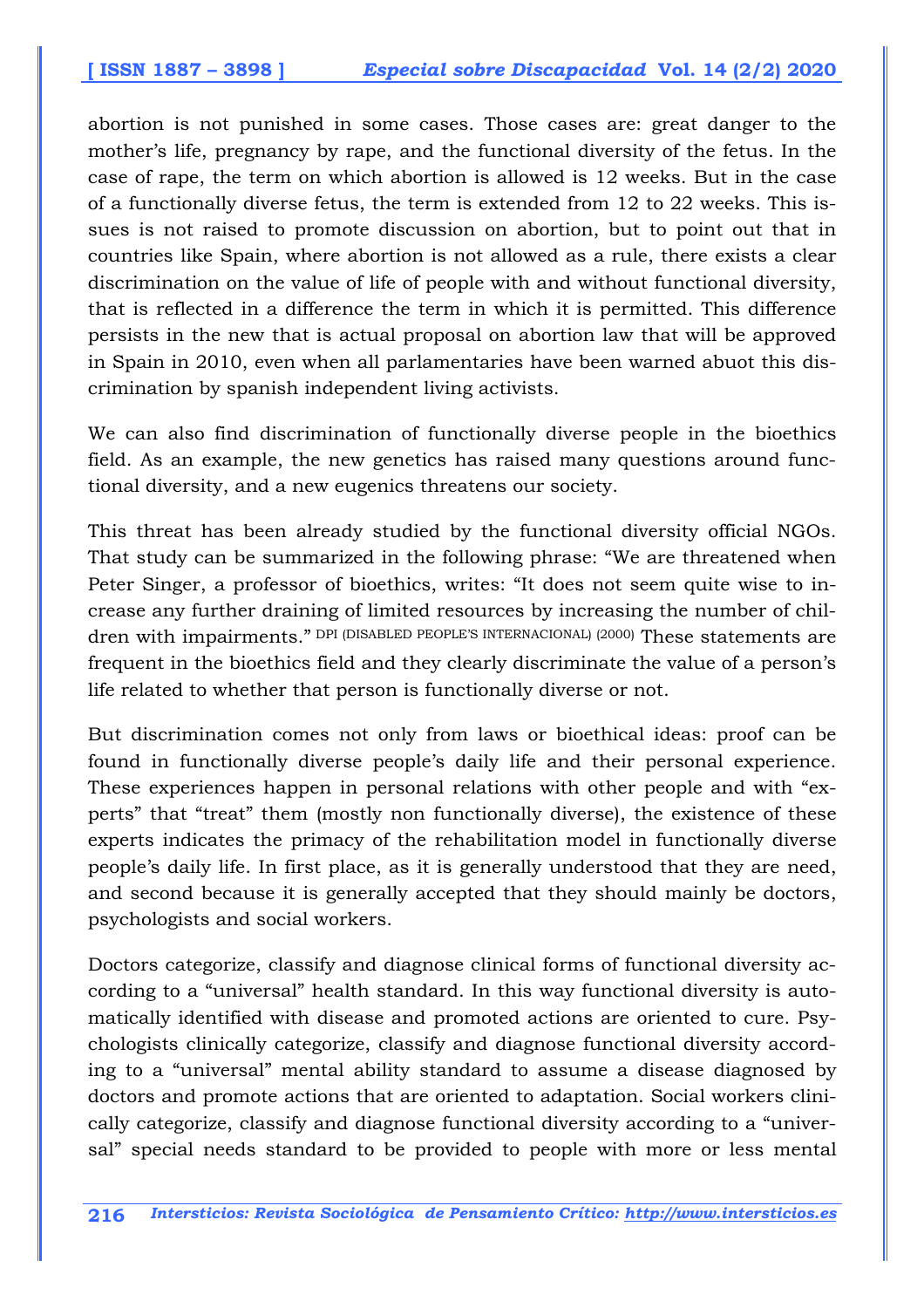ability, according to psychologists, to assume a disease diagnosed by doctors and promoted actions are oriented to "dependency" logics.

In their relation with experts, functionally diverse people receive a triple normative categorization always that places them outside the regulation Standard (non healthy, non adapted, non independent). The starting point is a medical diagnosis centered on the body: a functionally diverse person is defined by having an unhealthy body, and it's there where action should be taken to bring it back, as much as possible, to the health standard that defines him or her as ill.

ICF (WHO, 2001) has provided institutional validity to that normative foundation. (FERREIRA, 2008; RODRÍGUEZ DÍAZ and FERREIRA, 2008). Even though it accepts a contextual dimension in functional diversity definition, that is no longer an individual attribute, it still supports the idea that this is a *consequence* of a *health state*. ICF becomes then the expression of biopolitical regulation mechanisms (RODRÍGUEZ DÍAZ and FERREIRA, 2008).

As a result of this relation with experts, functionally diverse people assume their condition of unhealthy body owners. And that normative imposition is then moved to other personal relations. This happens because collective representation and its associated common practices are also regulated by that normalization that comes from experts discourse. Furthermore, this normalization is associated to ethic and aesthetic values: that unhealthy body is also perceived as ugly and bad. Health, beauty, and goodness are interweaved in our body representations (FERRANTE and FERREIRA, 2007), promoted by mass media and the success logic established by the market capitalist economy (in which ethics and aesthetics can be values themselves). Functionally diverse people social relations are then conditioned by this normalization discourse, applied to daily practices and representations. Labor and education discrimination is, to a great extent, the result of the general acceptance (including functional diverse people) of the idea of an imperfect body being insufficient to attain goals that can be reached by a healthy body. Many functionally diverse people families assume that they (functionally diverse people) will not be able to reach minimum education requirements, and they succeed in making it happen; many education professionals assume that functionally diverse people will not be able to stay afloat, and they act in a way that they succeed in making it happen; many employers assume that functional diverse people will not be efficient employees and they act in a way that they succeed in making it happen; many people will assume that a functionally diverse person will not meet the requirements to maintain an adequate personal relation and they act in a way that they succeed in making it happen; many functionally diverse people will assume the same things that their families, educators, em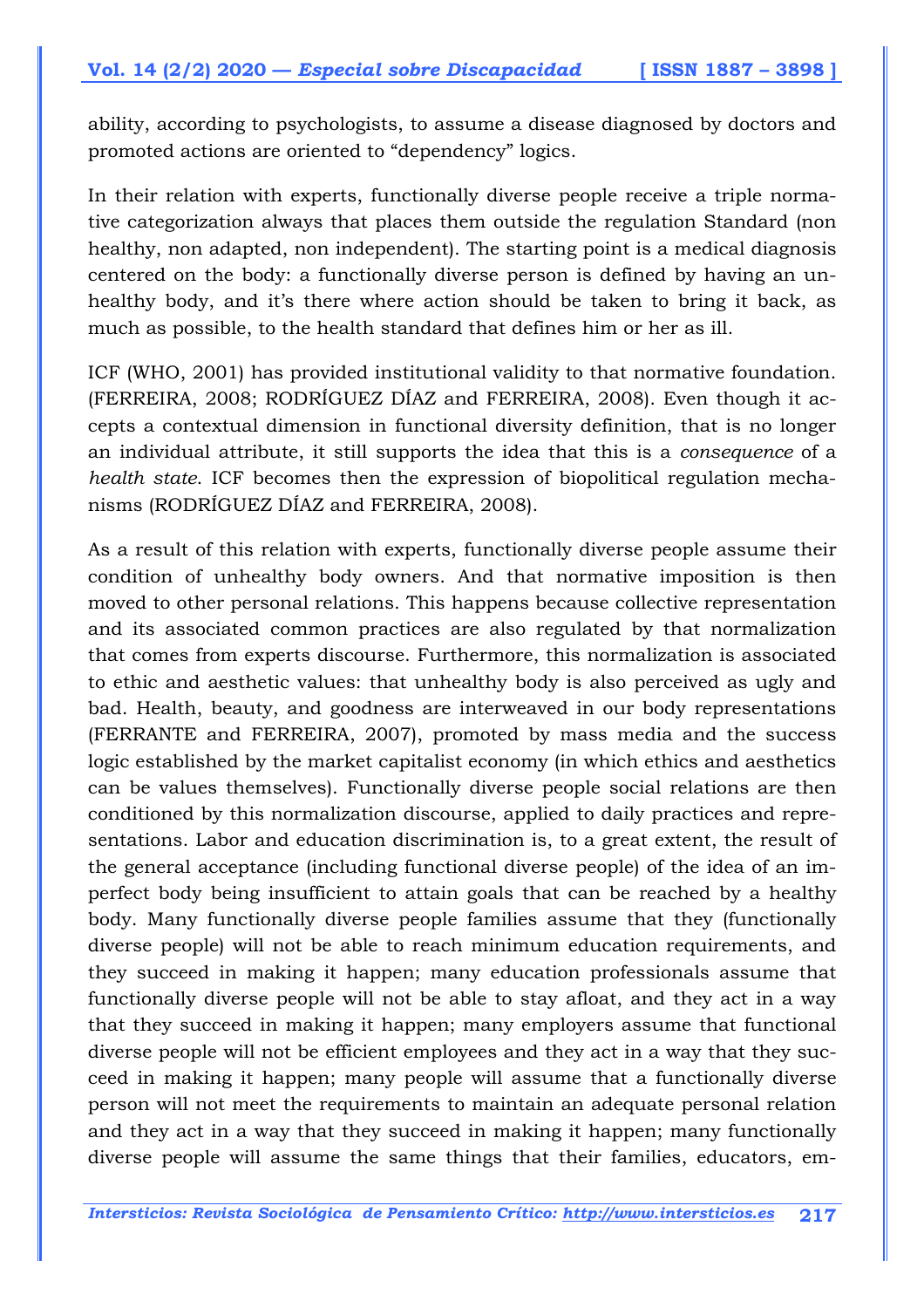ployers and other people assume, and they will act in a way that will make those presuppositions happen.

Functional diversity discrimination is expressed and happens in daily experiences, because it is there where normative regulation that comes from experts discourse is valid, and that regulation is based in the idea of classifying the body as an unhealthy body. When this idea reaches collective representations and daily practices, that body is associated with the ideas of bad and ugly. As we shall see, this is the foundation where a very specific *habitus* (BOURDIEU, 1991) is generated, that will configure functionally diverse people's practices: the *disability habitus* (FERRANTE and FERREIRA, 2007, 2008; FERRANTE, 2008).

Under this perspective, it is assumed in first place, that material conditions exist that promote the social construction of disability as oppression and material conditions derived from strictly economical requirements as well as from the ideology that builds them in the capitalist system (OLIVER, 1990); and, in second place, that on top of that material base, non-material structures take place the are the ones that explain precisely *how* that social construction happens. Those structures act at the level of personal disability experience and imply social factors (SHAKESPEARE and WATSON, 1996) and also have effect at attitude level (FINKELSTEIN, 1980). From our perspective it is the body, as it articulates those social structures, that links the cultural and material planes, evidencing its mixture in personal experience. It is not necessary to choose a materialist or postmodern interpretation: both contain part of the "truth". We bring to evidence that both planes "get-together" in daily experience of disabled people, through certain specific techniques of power exercise (FOUCAULT,1992; 1998) and certain predispositions that have filled peoples heads in a lasting way (BOURDIEU, 1988; 1991; 1999) and that have the body as a subject of control and domination.

We think that our contribution is complementary to both perspectives and it brings complexity gathering both Analysis axis. As pointed out by BARNES (1998), a cultural version, as proposed by Shakesperare, may lead to a false universalism in relation to the insufficiency conception, and, at the same time, each may convert the disability phenomena in a mere product of thought. But, in a similar way, a strictly materialistic vision cannot explain subjective processes that those who structure promote to sustain themselves. We insist in suppressing the additional dualisms applied to disability analysis: the body is affected by economic and social processes and also by the structures linked to them: the body is society.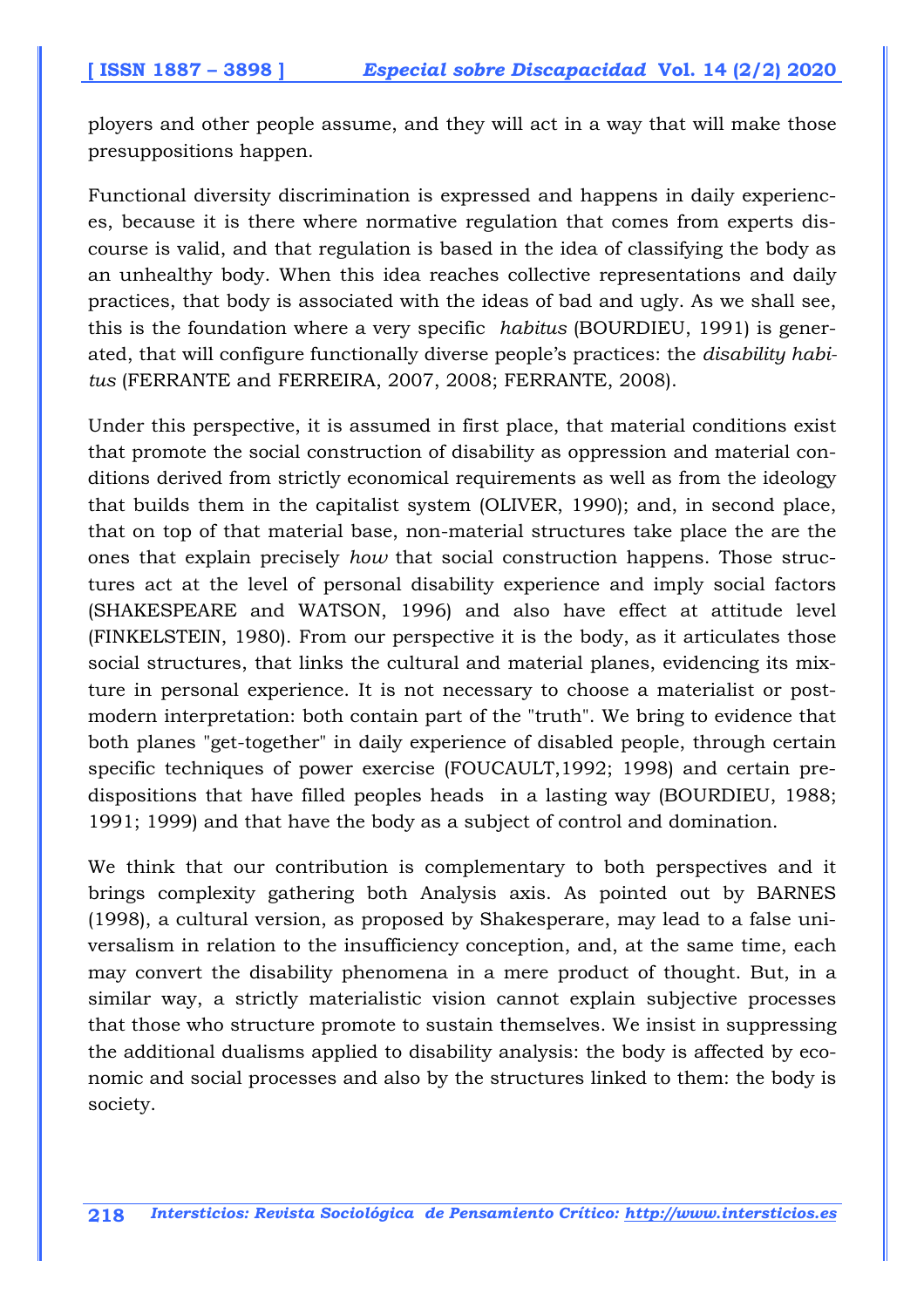As it has been shown, using the current models on functional diversity has lead to discrimination in all fields, a discrimination that is not clearly perceived by society. For this reason, it becomes essential to find out what's missing in those models and propose solutions that will make discrimination disappear in the future.

### **Mistakes and solutions**

The reality found today is based on a set of conceptual mistakes, many of which, although not all of them, are based on the scarce development of the social or Independent Living movement in this country (Spain).

One of the mistakes, as we have pointed above, comes from mixing two concepts: *illness* and *functional diversity*. Modern society keeps on perceiving functional diversity as illness, something to fix or cure through medical research. As a consequence, functional diversity is classified by organic differences, and administration certificates needed for social benefits are issued on the basis of a person's medical and functional reality. This is not just a conceptual confusion, but, as stated above, it also affects daily experience, through collective practices and representations, conditioning functionally diverse people's relations, educational, labor and affective opportunities. This confusion reveals the body as a central issue for domination, regulation and control in occidental societies.

On the other side, there has been a great progress concerning this issue in laws and international documents. In them, a functionally diverse person is considered to be discriminated, in an attempt to cooperate in a process called functional diversity *demedicalization*.

This *demedicalization* should lead to the development of policies and measures that would provide solutions for people with any kind of functional diversity, reaching that way a true *transversality*, in a way that proposed solutions would not be partial or specific for a type of functional diversity. Under this approach, in the case of trains, it would not be enough to make them wheelchair accessible, but it would require trains not to discriminate diverse intellectual, visual or hearing people too.

Nevertheless, demedicalization will not be fully effective until it reaches social representations and practices. Institutional measures can't be restricted just to legislation and policies; eradicating the concept of functional diversity as illness implies erasing its founding, the regulating norm that comes from medical exper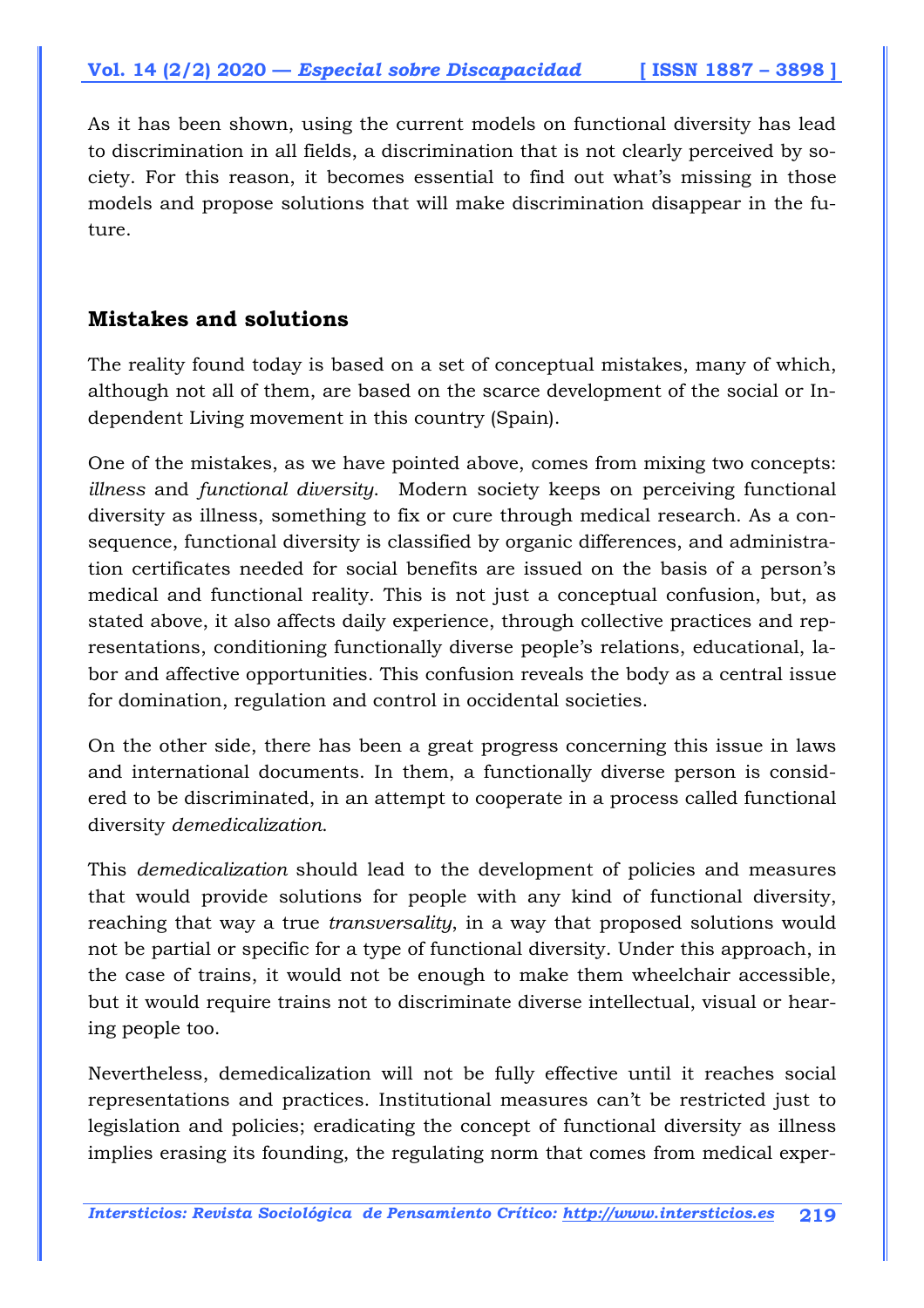tise and has the body as a central issue. It should be noted that there exists no valid universal norm on health and that health and illness are relative concepts that vary according to existence conditions (they change with history, culture, economy, politics). This implies too transforming our conception on illness: health must be assumed, above all, as a human experience of the body, (not as a medical definition); the continuous perfect health is abnormal, as the experience of living includes illness, and overcoming it enriches our existence. Health and normality ideas are relativist and individualist, a consequence of emotive, active, sensory education (Canguilhem, 1970:123-125). In order to transform our health and illness conception, as a body extension, educational measures are needed, a broad cultural transformation of its associated values. Educational measures that will provide freedom, as they would act against domination, control, and regulation logics articulated around the body. Measures that are difficult to adopt, as that disciplinary logic is a powerful mechanism to sustain social order (many economic and political interests would be questioned).

There are also two concepts that are consistently mistaken: *moral autonomy* and *physical autonomy*. This confusion is also inherited from the *rehabilitation* model. The ability to perform physical tasks (eat, get dressed, run, etc.) has no relation whatsoever with the ability to make decisions concerning a person's own life. A person with a quadriplegia, as it is the case of one of the authors of this text, may not be autonomous to perform many tasks but, at the same time, be fully capable of making his or her own decisions. The institutionalization of persons with low physical autonomy and full moral autonomy is a consequence of confusing the two concepts. Institutionalized people have been therefore been deprived of carrying a life based on equal opportunities, a life for which they were prepared.

This second confusion is a direct consequence of the first one: the conception of functional diversity as illness, through medical normalization of the body, refers to physiological imperfection; but, as it has been pointed out before, in actual representations of the body nowadays, health, ethics and esthetics are intertwined in such a way that an imperfection in one of these issues is automatically extrapolated to the other two: lack of physical autonomy (that is translated to the health plane by medical criteria) is automatically associated to lack of moral autonomy. This means that a "defective" body is an expression of an integral person's defect, a constitutive insufficiency that affects all live spheres. Presupposing that a person that has no physical autonomy has no moral autonomy, considering both terms are equivalent, is an unquestionable symptom of domination, regulation, and submission operations exercised on the body, as a domination, regulation, and submission access point to a person.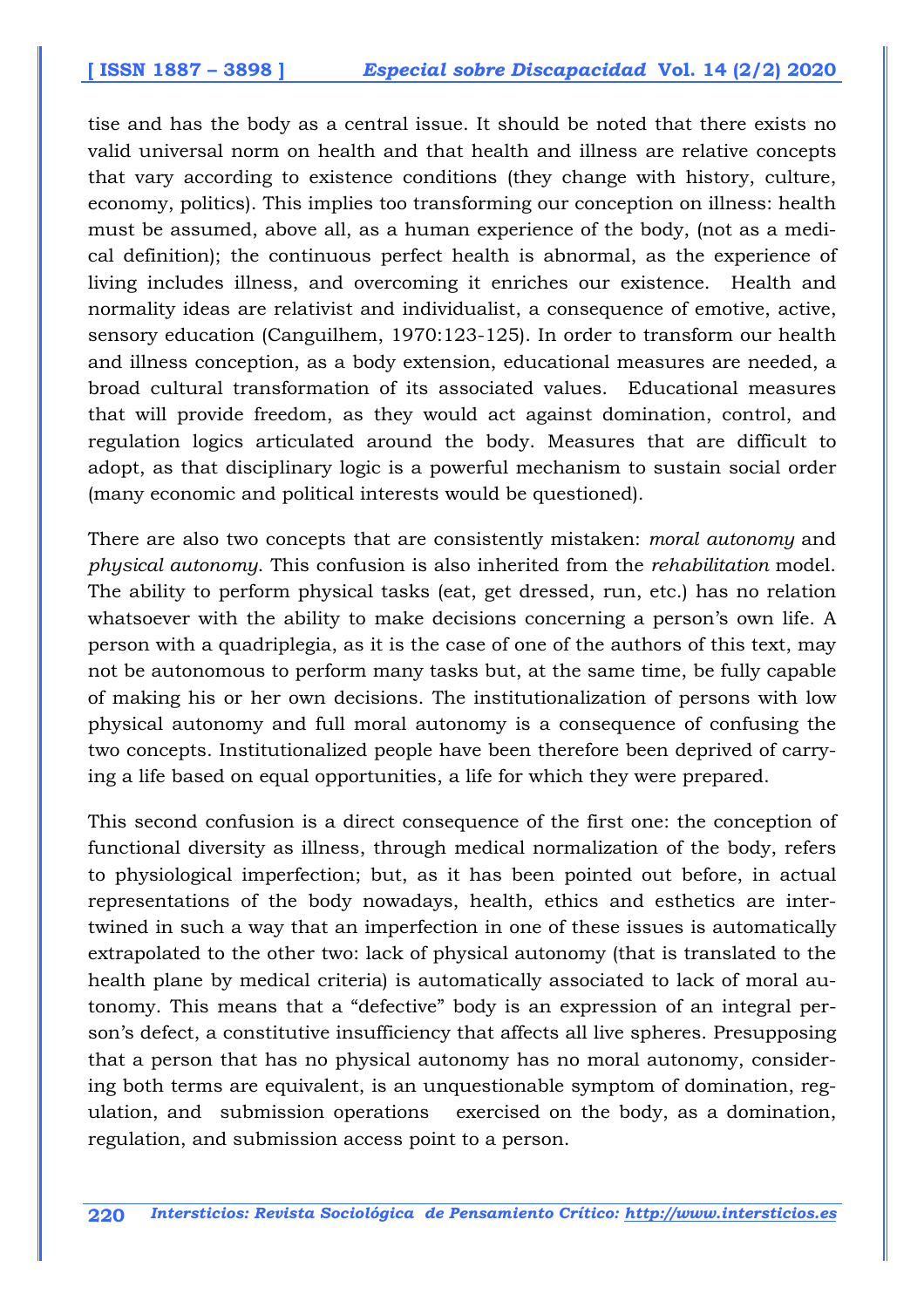From a certain point of view, functionally diverse people institutionalization due to the consideration that they have no moral autonomy is a "negation" operation: making those bodies invisible allows the persistence of a normative fiction of the healthy-beautiful-good body as a regulating norm, and at the same time a state of things is "naturalized", that in reality is the result of calculated strategies (the absence of people in society because they are disabled is assumed as natural, when it is the other way around, they are confined because they are considered disabled.

In order to avoid these discriminatory realities, a new approach to social policies that eliminate this confusion and promote *deinstitucionalization* of functionally diverse people of any age is needed. Furthermore, it will be necessary that those policies be accompanied by a profound change in functional diversity's common representation schemes; a change that implies questioning *symbolic violence* (BOURDIEU, 1988, 1997, 1999); an idea that supports domination logics that traverse actual normalized representations and practices of the body. In that way functionally diverse people will be able to develop community life, as stated in the UN Convention for people with disabilities (UN (2006): Art. 19: Living independently and being included in the community).

### **Diversity model, a new approach**

#### *Diversity model in relation to prior models*

Following the tracks of the social model, from which it inherits a great amount of ideas and founding, the diversity model rejects the *cut out* medical, as it regards functional diversity as a part of the human diversity that enriches humanity and society. It therefore vindicates the right to live of functionally diverse people, and furthermore, it provides bioethical founding to maintain this vindication when facing new bioethical challenges (euthanasia, embryo selection, gene therapy, etc.), even beyond a Human Rights approach (ROMAÑACH CABRERO, 2009).

In the same way, the diversity model, as the social model, diverges from the medical model, as it considers functional diversity a social issue, related to Human Rights, on which it is based. It should be noted that the Convention on the rights of people with disabilities, that is part of the Human Rights system is itself based on the social model (PALACIOS, 2008). Therefore, it can be established that the diversity model is itself based on the social model, and rejects a medical perspective and approach as the unique way to describe and provide solutions to a far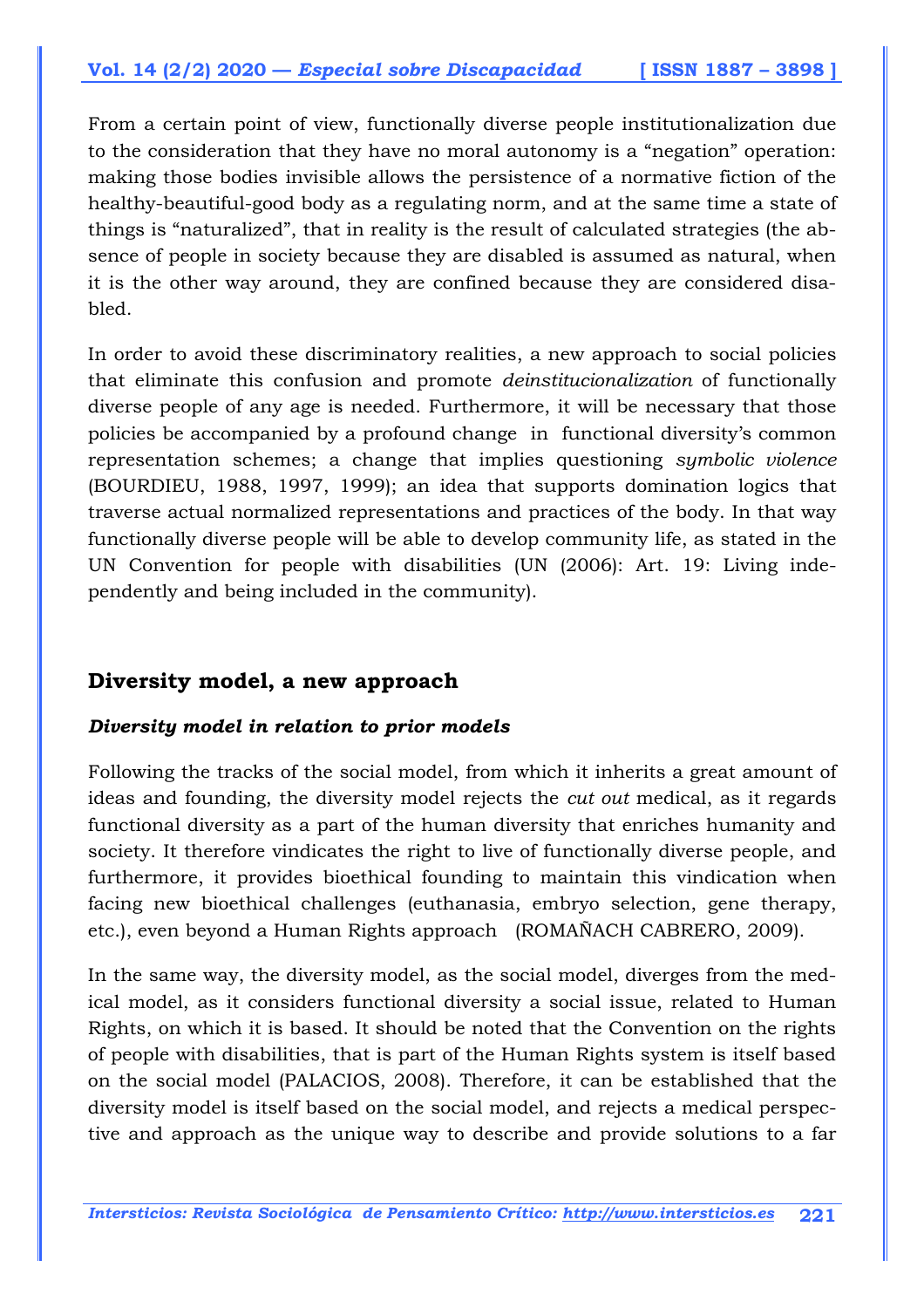more complex issue, a human persistent reality of a group of people that have discriminated and whose lifes have been less valued through history.

The key issue is then what makes the diversity model different from the social model.

In a way, the new roots for the diversity model can also be found in an Affirmation Model of Disability (SWAIN, FRENCH, 2000) where a non-tragic view of disability and impairment which encompasses positive social identities, both individual and collective, for disabled people grounded in the benefits of lifestyle and life experience of being impaired and disabled, is stated. Other authors (OLIVER, 1983; ZOLA, 1983) provided the idea that modern society failed to recognise or accommodate the human diversity associated with impairment. And other changes, such as wording change, have their roots in the idea that language matters (COLERIDGE, 1993).

Concerning the eternal and outdated debate on impairment/disability/handicap, and following some authors ideas (BARNES 1991) and a human rights approach, the diversity model considers there is only functional diversity (organs, minds, or bodies that perform functions in a different way) and social discrimination on those grounds. A discrimination similar to the one suffered by other groups such as women, children, migrants, differente races and, etc. that have been subject of specific human rights Convention.

#### *Diversity and Dignity. Important shifts from social model.*

Prior mistakes are a consequence of the scarce implantation of the social model in Spain, but changes have already been proposed and accepted, at least formally. Nevertheless, the diversity model proposes new and relevant changes or shifts.

The first change comes from language; words are a powerful tool to change ideas, and thoughts as stated by L.S. Vigotsky (VIGOTSKY 1985). The social model is not been able to shift away from a negative wording perspective of functional diversity human reality .

 Colin Barnes accepts the UPIAS definition of disability as a part of the social model (Barnes 2007):

"In contrast to previous definitions UPIAS had re-defined 'disability' as something imposed on top of people with 'impairment's' lives, by a society that is intolerant of any form of biological flaw whether real or imagined (UPIAS, 1976)."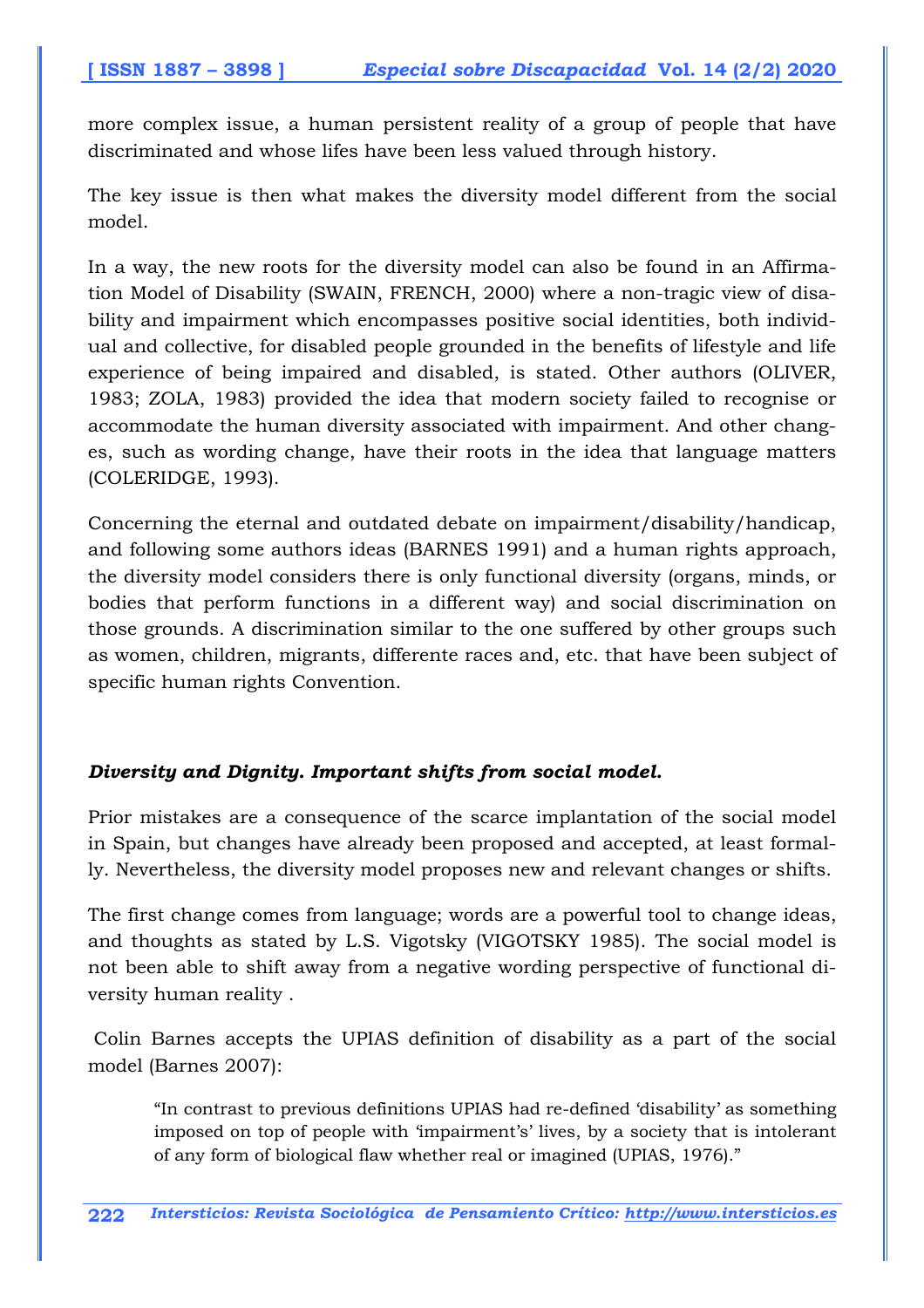We can see in this text that, although the main idea of the social model provides a very important step, by making functional diversity a social problem - not a problem of the individual - the words "disability" and "flaw" still maintain a negative view of functional diversity. It accepts that ability is the core issue, in this case provided by an oppressive society, and that functionally diverse people have a flaw.

In the diversity model, the idea of imposition or oppression is substituted by discrimination, and the negative words are eradicated and the "flaw" or "impairment", are substituted by the words "difference" or "diversity".

Furthermore, the diversity model, although it maintains discrimination as a key issue of the model (it is based on external or legal dignity that implies same rights, non-discrimination and equal opportunities), it also sustains, as a key issue, the essence of diversity and the diversity within diversity, accepting different words for specific diversity types, e.g. visual functional diversity, physical functional diversity, intellectual functional diversity, etc. in this way one of the most common critics and pointed out critics of the social model is solved (SHAKE-SPEARE, T., WATSON, N. 2002).

The diversity model understands the different solutions must be provided for different diversity's, but that they all share a common discrimination.

The diversity model goes beyond the *ability* paradigm, whether it may depend upon society or the individual, as it is not useful for the new bioethical challenges and it has been imposed by prior models in a vane effort to become like the others.

The diversity model puts aside the *ability* paradigm, as a preliminary step to put aside medical normalization. The ability/dis-ability binomial is conditioned by presupositions on a determined universal standard way to function of the human body; but body abilities are defined in relation to historical contexts (economic, historic, cultural) in which the human being must live. Making *ability* a core issue would imply a debate on structural conditionings imposed to human body in determined existence conditions, and the outcome would be a great variety of conclusions, depending on contexts (specially national ones). On the contrary, diversity is a generic characteristic of most of the modern societies that includes many spheres (ethnic, cultural, religious, aesthetics, etc.)

In that way, diversity is accepted as a fundamental part of reality that provides richness to a society in this model. In the general context of the so called globalization, we have access to many manifestations of what we take as ours: different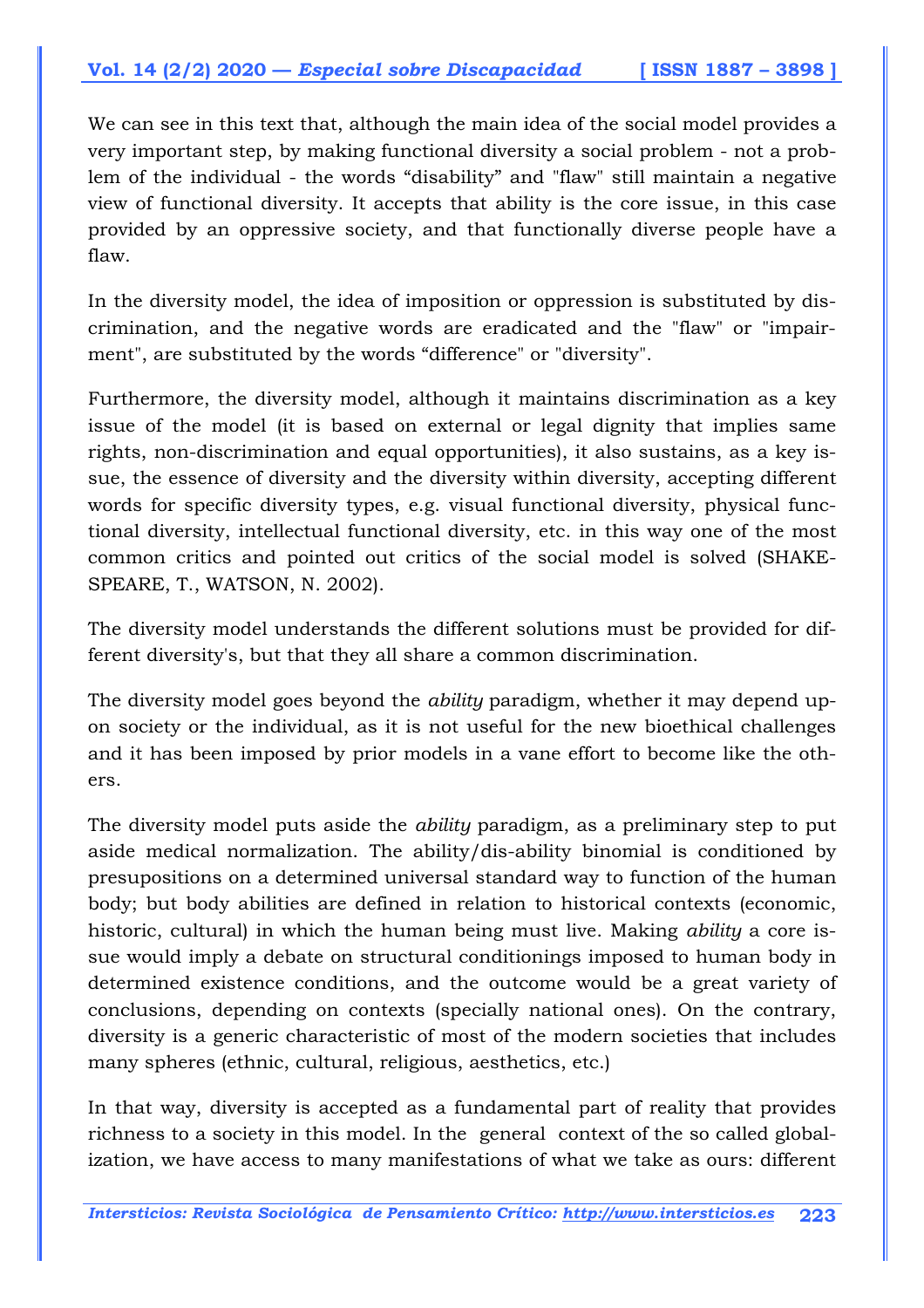languages, cultures, ways of life, art movements, political models… difference, diversity, contact with what is supposed to be alien to us, enriches daily our experience, and we learn from it. The goal is then that functional diversity be assimilated as one more manifestation of that diverse and heterogeneous wealth of human coexistence. Functional diversity implies different ways (neither better nor worse; neither more capacity, nor less) to live daily; it expresses the creativity of those who must do daily things in a different way of what is considered standard, because they require non conventional tools (both human and technical).It expresses potential creativity of the group in a positive way; as long as all negative connotations, still associated to the conception of functional diversity as illness, are abandoned. In this case, the body is no longer a submission and control object, and becomes a potential innovation device, in a transformation, advance and improvement platform, that improves society.

We live in a society conformed by people who are functionally diverse during many periods of their own life. A society in which the number of people discriminated by their functional diversity increases as a consequence of the aging process. A society that also causes functional diversity due to its own peculiar way to function (traffic and labour accidents, malnutrition, poverty, wars… are factors that cause functional diversity): society not only hosts functional diversity, it produces it.

In the new model, the paradigm relies on diverse people's *dignity*, in this case functionally diverse people's dignity. A dignity that is inherent to all human beings and that is not linked to *ability*. In the concept of *dignity*, a key to nowadays incoherencies and discriminatory realities can be found.

In order to promote a change, it is indispensable to eradicate from language concepts related to *ability*, looking for a new term in which a person may find an identity that will not be perceived as negative. The proposed term in the *diversity model* is *people discriminated on the grounds of their functional diversity* or, in short, *people with functional diversity*. The term functional diversity (diversidad funcional) was prposed the first time by Manuel Lobato an Javier Romañach on may 12th, 2005. Since the day it was proposed, the term has disseminated fast and has generated a new identity in which diversity, and its inherent wealth, have become a key issue. In in January 2010, a search in Google of the term "diversidad funcional" (in Spanish) turned out with showed 68.600 references, whilst the same search done in February 2007 showed 26,000 references and in December 2005 showed 705.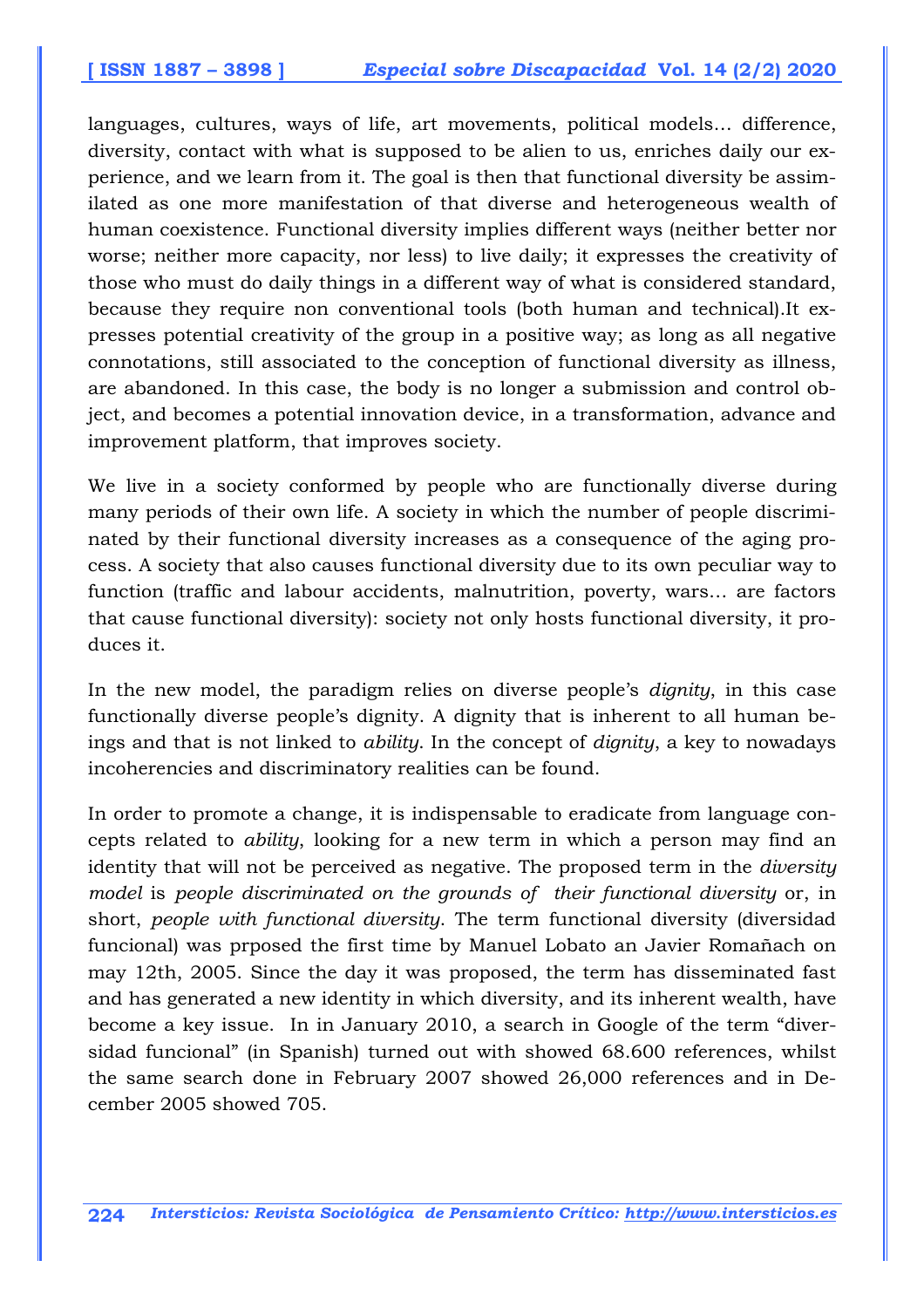The functional diversity concept has some analytical problems that should be analyzed. The "diversity" concept is too generic and could lead to non adequate assimilations with other different realities; this implies an analytical specification and singling out tasks. On the other hand the "functional" concept can be related to certain social science theoretical trends that would begin in Durkheim's positivism, and it should be straightened and clarified that it is referred to an existence condition of a person (in his or her daily life) and not to an structural quality of the social system in which the person lives (as it would be derived from functionalist approaches).

Nevertheless it is a considerable advance, at least in two ways: first, it is a "positive" definition that breaks a tradition of defining in opposition and in a negative way this group of people; it is also an "inclusive" definition, as it describes an existence condition that is common to nowadays societies. Second, it has been decided and promoted by the same people the concept defines; it was born in the independent living movement in a spontaneous way; it has been a decision of the group, and is therefore an expression of their ability to control their own life. It is then a concept created outside the instances that exercise, through normalization strategies, institutional practices that create functionally diverse people discrimination. It is a concept that has the reflexive condition of naming a potentially creative reality, and is, at the same time, an expression of that creative potential.

The identity generated by the term has required, in a first approach, the analysis of the idea of dignity, a complex, polymorphous concept in which many dimensions, starting and end point, get mixed. Dignity is therefore many things, many perceptions, and above all, hard to simplify and apprehend.

#### *Two types of dignity, two ways to defend dignity*

In the diversity approach, a separation of the concept of dignity in two branches: *intrinsic dignity* and *extrinsic dignity*, is stated, and a different dialectical battlefield is chosen for each one. Dialectical battlefields where the instrumental strategies can be developed to allow a global defence, are proposed.

This is no random division, as it unifies two types of defence of disabled people's dignity that have not been completely successful so far.

In order to define *intrinsic dignity*, we follow María Teresa López de la Vieja:"«dignity» is synonymous of liberty, autonomy, integrity that deserves atten-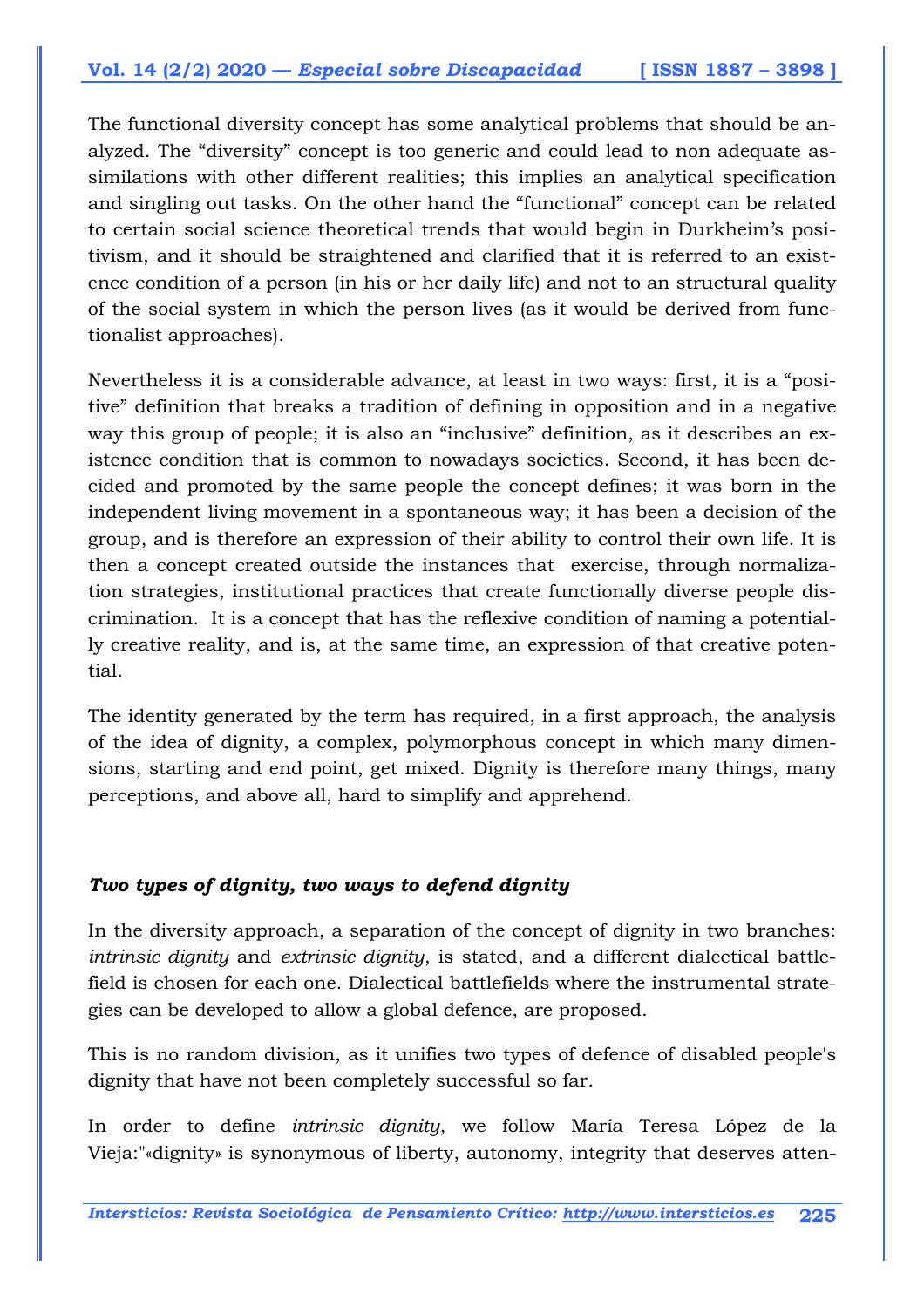tion and respect. It is given to beings with an intrinsic value. A human being should be treated as a goal in itself, as stated in the Kantian formula. It indicates that human beings have a superior value that is independent of circumstances. That is why we usually speak about its «inviolability» or about an «inalienable» value. Those characteristics are reinforced in the «sanctity of life», a concept that has been used sometimes as a synonymous of «dignity of life». Although the first concept, sanctity, is more closely linked to the religious tradition of dignity" (LÓPEZ de la VIEJA, 2005:83).

In order to defend *intrinsic dignity* it becomes necessary to participate in the conceptual battlefield in which this concept is debated today: bioethics. The fight for dignity in this field is just started for people discriminated by their functional diversity.

*Extrinsic dignity* is a more instrumental than theoretical concept, and depends on the relation of a person with the rest of society, and therefore on the rights that each individual enjoys, taking as starting point the fundamental rights: Human Rights. Its conceptual battlefield can be found in *Rights and Law*,. in the chance to enjoy an exercise in equal conditions the fundamental rights.

The fight for dignity in this field has been going on for many years now but has not been a complete success for people discriminated by their functional diversity.

One of the main tools for this fight for rights is the new U.N. Convention on the Rights of Persons with Disabilities. Nevertheless, the fight to establish as a reality all that is written in laws, is still to be fully developed in Spain. It may be possible that once the *intrinsic dignity* is recovered through bioethics, people with functional diversity will find new energies to perform that task.

When people with functional diversity recover their *intrinsic dignity* and perceive themselves as equal, they will be better prepared to fight for the values that support both types of dignity.

To achieve that, both battlefields of debate must be used: bioethics and Law in a quest to obtain full dignity for all functionally diverse people, and by extension to everyone in society.

#### *The need to work in the bioethical framework*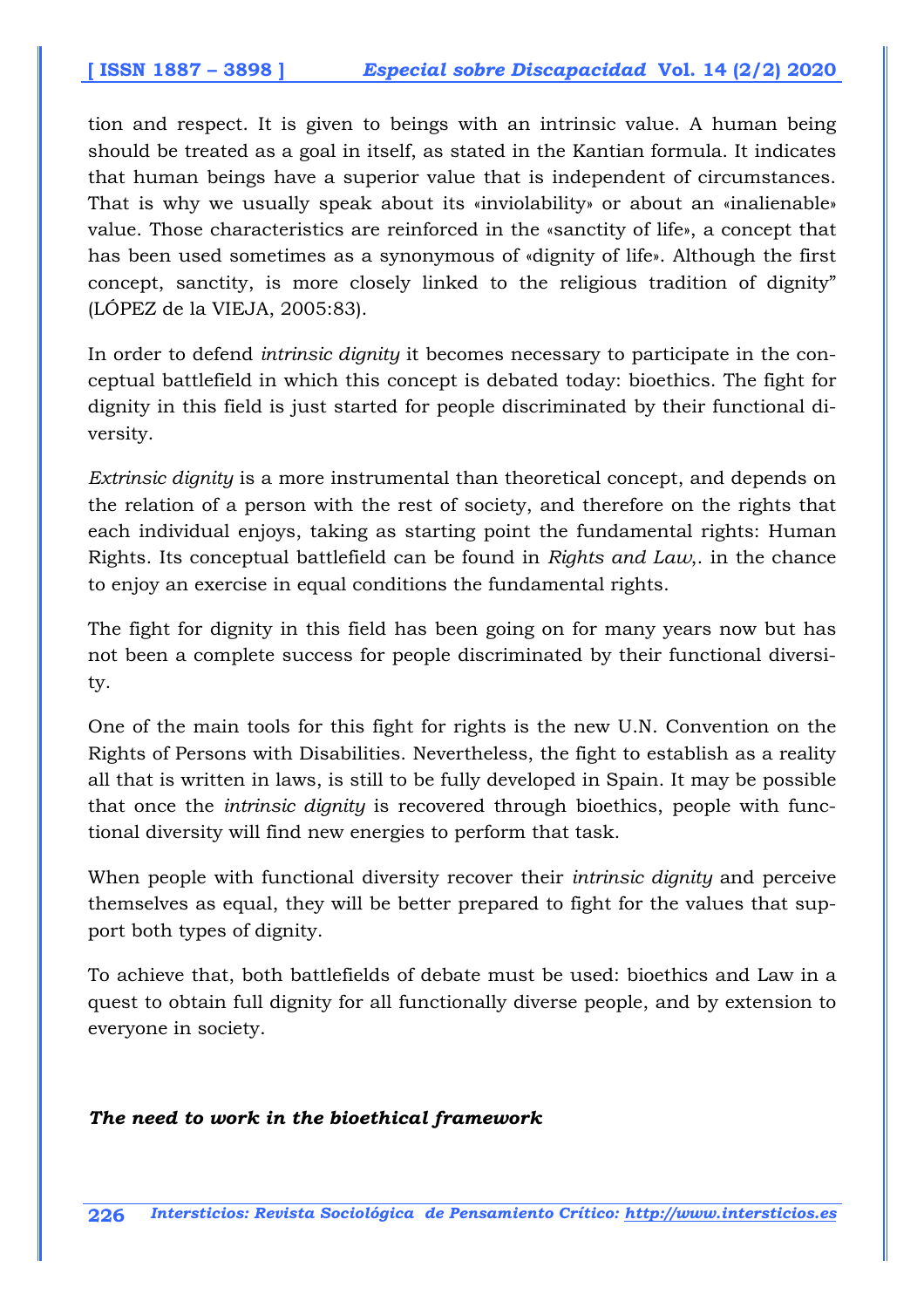The fight for Human Rights has been going on for some years now, as it was born with the social model, but the fight for intrinsic dignity in the bioethical framework has just started for functionally diverse people.

The vision of functional diverse people is not present today on the bioethics training curricula, especially in the Spanish-speaking world. There have been some slight advances in Europe, mainly in UK, where British Disabled People's Council started in 2004 the BCODP's Disability and Bioethics Training the Trainers Programme, to train trainers on bioethics and functional diversity, and some academic authors are addresing bioethics issues as Barnes and Goldbring in their new edition of their book "Exploring Disability". Also in Italy where since 2005 a module on bioethics and functional diversity is part of the "Master in Bioetica Generale e Clinica dell'Università Politecnica delle Marche". This lack of presence of the functionally diverse people's point of view on bioethics has already been stated by international experts like Gregor Wolbring, Professor of the Calgary University in his article "Disability Rights Approach Toward Bioethics?" (WOL-BRING, 2003).

Furthermore, this point of view has been rejected by some "experts". Daniel W. Brock, a bioethics expert made a presentation at 10th Genetic Technology & Public Policy in the New Millennium symposium in the National Institute of Health stating: "Our notion of how good a person's life is [isn't] fully determined by their own subjective self-assessment" (BROCK, 2002).

On the bright side, in November 2005 the International Society Bioethics summoned a prize on "Disability and Society" that helped to promote reflection around bioethics and functional diversity, especially in the Spanish-speaking countries. Furthermore, in March 2007, for the first time in Spain, there was a roundtable with a title "Bioethics and functional diversity" in the XV Congress on Ethics and Political Philosophy organized by the Spanish Association on Ethics and Political Philosophy in Madrid.

There are several texts published from the point of view of functionally diverse people in Europe and in the rest of the world, mainly in English. As most of these texts are quite modern, documentation is organized through Internet. From the many resources available, two of them are especially relevant: the virtual community on Bioethics and Disability managed by Gregor Wolbring from Canada (http://groups.yahoo.com/group/Bioethics/), and the International Center for Bioethics, Culture and Disability (www.bioethicsanddisability.org). Both constitute the largest, but not the only source of document coordination from the point of view of functional diverse people.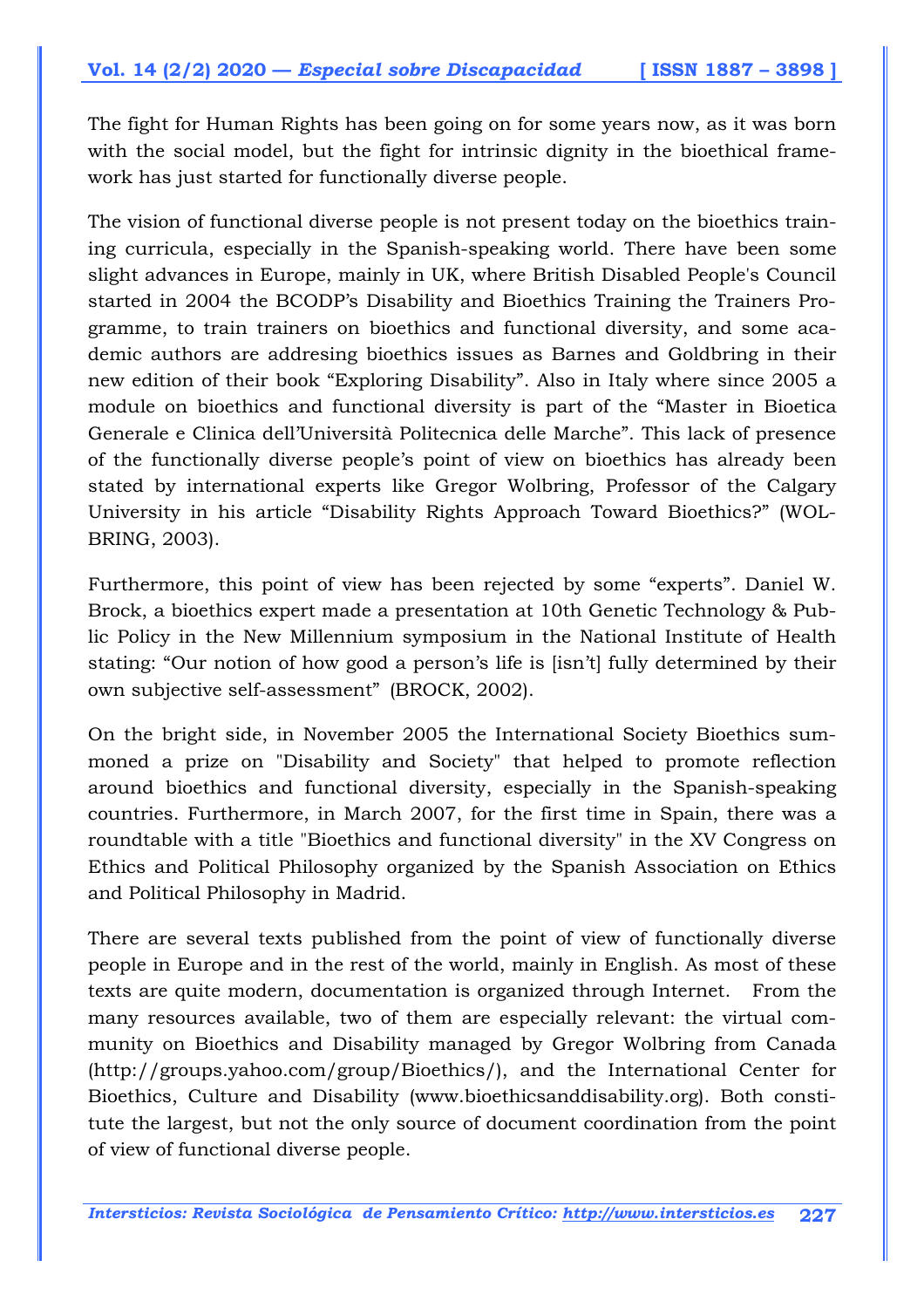In addition, functionally diverse peoples NGOs have also published documents on their positions concerning bioethical issues. Most of these documents come from the European and environment under the initiative of DPI Europe. Disabled Peoples International is a human rights organization committed to the protection of functionally diverse people's rights and the promotion of their full and equal participation in society. Established in 1981, DPI is represented through active membership of national organizations of disabled people in over 130 countries, including 29 in the European region (DPI Europe).

ENIL, the European Network on Independent Living has also shown an official concern on bioethical issues in the "Tenerife Declaration" (ENIL, 2003) in which there is a demand that says: "We demand EU to adopt the necessary measures to prevent discrimination against disabled people in future advances of genetics, science and technology."

There are two key documents that establish the position of functionally diverse people on bioethical issues: "Disabled People Speak on the New Genetics" (DPI,:-) and the "Solihull declaration: The right to live and be different" (DPI-Europe, :-).

The need to work on this field has been addressed by one of the authors of this text (ROMAÑACH CABRERO, 2009) that has compiled bioethics positions on several issues such as eugenics, euthanasia, abortion, clonation, biomedical research, sterilisation, new genetics, stem cell research, etc. These postions are based on equal dignity and therefore, equal value for all human present and future lifes, and clearly defend equal treatment on every bioethical issue; equality that is not granted on many of the issues adressed, as shown in the spanish legislation reviewed in the book.

As an example, functional diverse people would have a neutral position aabout stem cell research, but would firmly be against functionally diverse people sterilisation and genetic selecion only in the grounds of functional diversity.

#### *The need to work in the Sociological Theory framework*

Nevertheless, in order to strengthen the diversity model, these two battlefields are not enough. The fight against discrimination must use theoretical tools that specify and make visible the mechanisms that support them. And those mechanisms are installed in social reality, in daily experience of functionally diverse people. Developing a functional diversity Sociological Theory is therefore needed, a sociological theory on the experience of people that belong to the group that is able to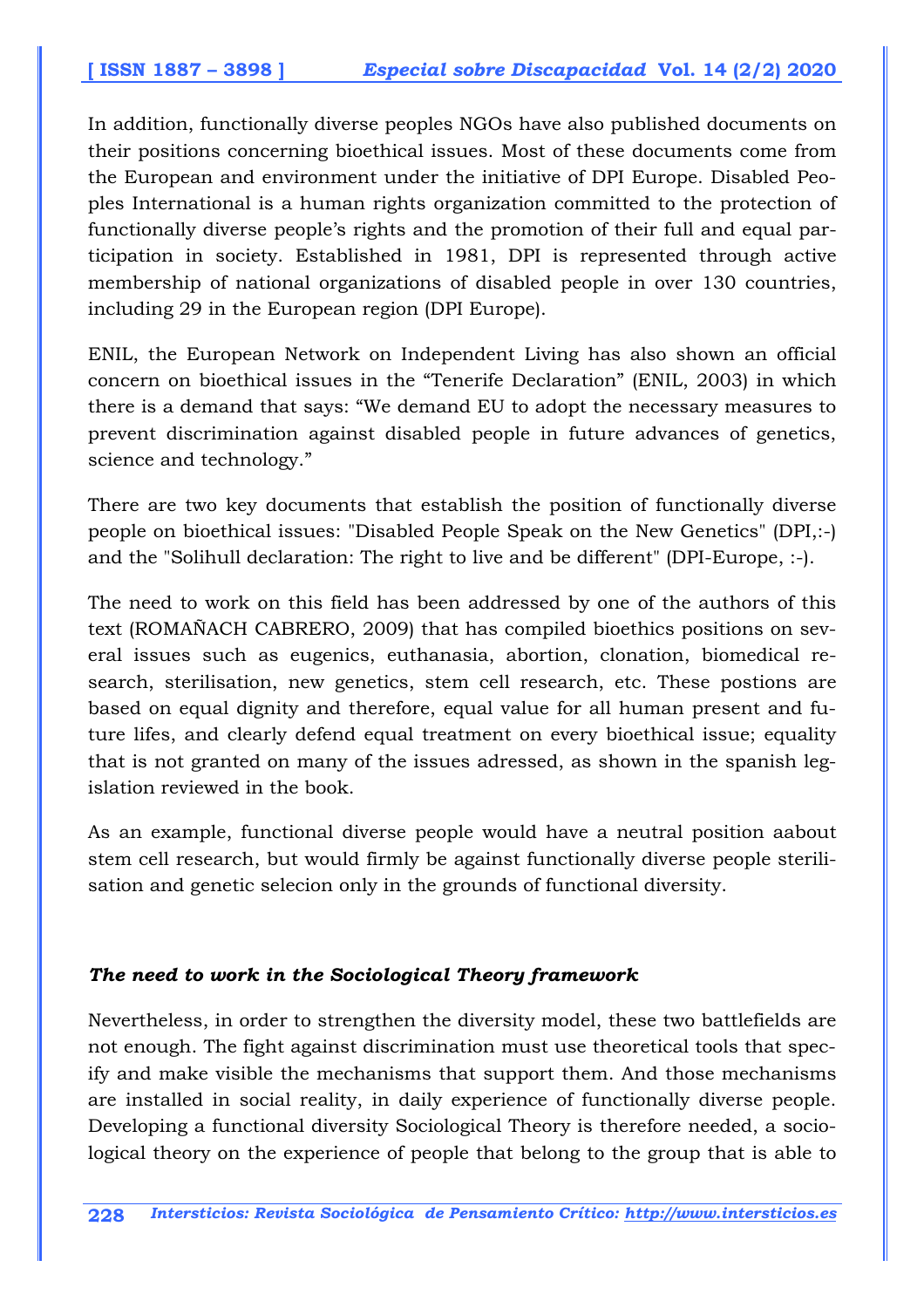explain why that experience is translated into oppression, marginalization, exclusion and discrimination. It cannot be, then, another kind of theory that a critical one. As stated before, the body can be a starting point. If we center on abstract issues (dignity, ability, autonomy, rights, citizenship), we forget that, in the end, we talk about "persons", specific persons that in their daily life experience in a certain way due to certain physiological qualities, because they have, we might say, a "singular body" (as we cannot forget that functional diversity has an objective physiological founding); what needs to be understood is why that specific condition is translated, in structural terms, in discrimination.

 It is no less evident, as it has been pointed out, that the rehabilitation model is a medical imputation, and the reference object is the functionally diverse people's body: a body that is defined as ill by that imputation. In this case, it should also be explained how that normative definition is translated to functionally diverse people's daily life, and whether it is a factor to be taken in account when understanding if that experience implies discrimination. As indicated in prior sections, the medical imputation is relevant in daily functional diversity experience and discrimination.

Therefore, we take the body as central reference object, daily practices as the space in which they take place as the place where it must be observed, and the definition as healthy/ill derived from the medical normalization, as the articulation device. We must also take into account the articulation context: a market capitalist society in which the State still is the institution that has the monopoly of normative definitions.

It is in that economical and political context where science has been able to become an expert normalizing knowledge of our existence. And has been so through a historical process that Michel Foucault (1992) has analyzed, according to which, at the end of XVIII century, an adaptation of power exercise applied techniques took place: to the body centered power techniques that constitute disciplinary techniques, other types of techniques oriented to global population phenomena or biological processes of human masses were added; implantation of these new techniques would imply the creation of complex centralization and coordination institutions.

Power, through statalization of biological, takes in charge men and women as human beings: individual bodies can be surveyed, trained and punished. The new technology, called *bio-politcs* is oriented to a broad spectrum of people as a global mass, covered by specific life processes (birth, death, reproduction, illness). Knowledge objects and control goals will be then birthrate, mortality and longevi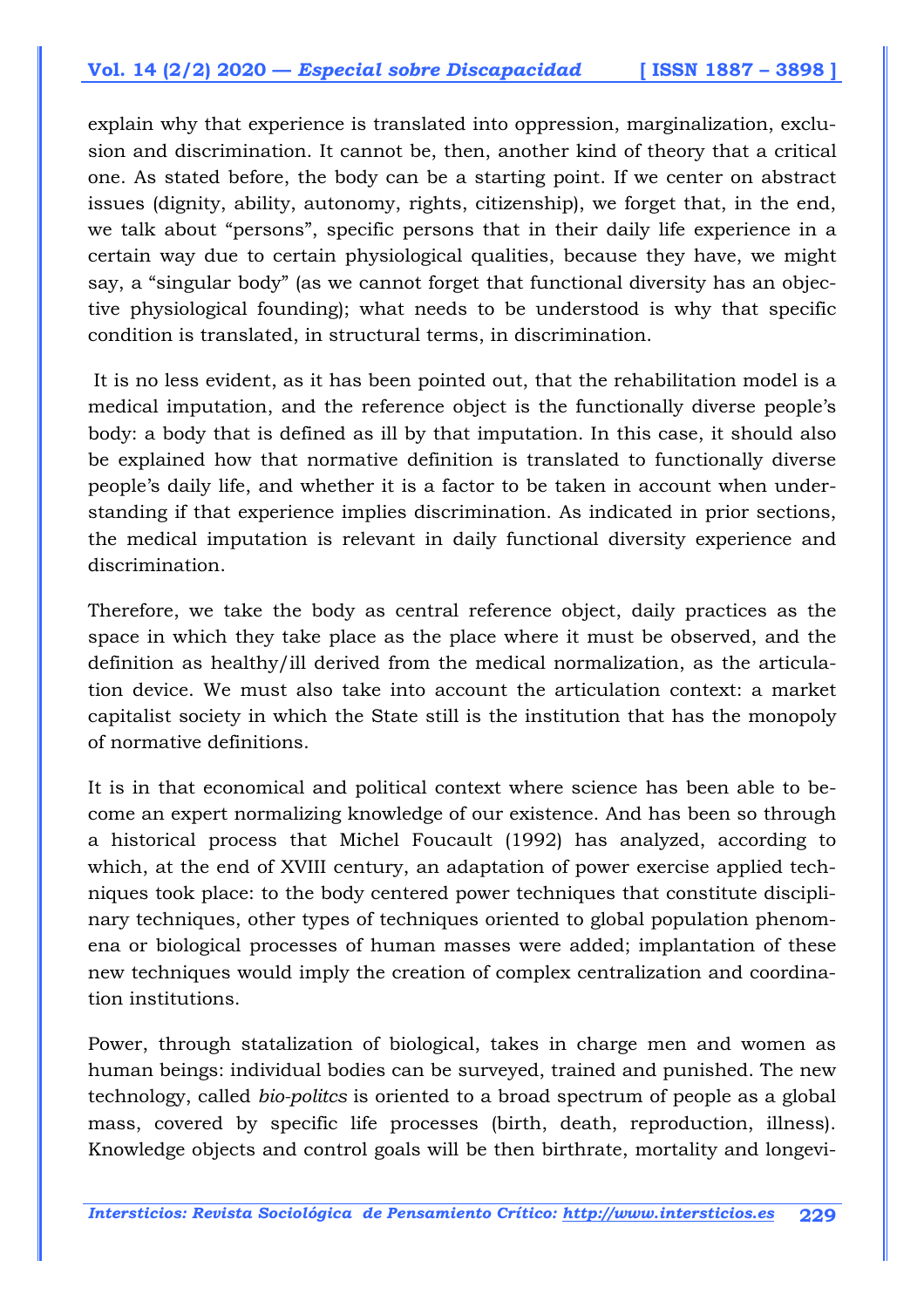ty problems, and first statistical measures are adopted to observe procedures adopted by population in its relation to those phenomena (FOUCAULT 1992). Is there different goal for WHO when establishing and using international disability classifications?.

The application of these bio-political techniques leads to population "normalization" based on population body classifications, provided by medical science and its associated practices. We have already stated how these affect functionally diverse people (how expert knowledge acts on functionally diverse people's body and how its message invades their social environment).

But, how do these techniques become so efficient in daily experience? Pierre Bourdieu's theory provides some responses. We acquire our competence to cope in a social environment due to a set of predispositions that we inherit from the group we belong to; Bourdieu calls this the *habitus*. It is a predispositions structure for perceptions, the though and action that condition our actual possibilities beforehand (it determines beforehand what is possible or not, what is thinkable or not, what is adequate for us or not) guiding our actions in a not necessarily rational way. But when bringing *habitus* to practice, and as a result of the practical effects it produces we, inevitably, modify it: the predispositions structure evolves through our vital experience. Furthermore, we posses diverse *capitals*  (economical, cultural, scholar, social, etc.) form which we try to make profit in different competence *fields* (the same: economical, cultural, scholar, social, etc.). Where a determined social space exists (a field) in which there is a valued property (capital) in dispute, there will be a complementary *habitus* shared by those who are involved in competition. There, a structural determination factor shall be found that will define, through that habitus a functioning logic of the field, the logic of practices that will take place inside it and to which all shall be submitted.

Is there a disability, functional diversity field, and as consequence, a specific habitus that conditions practices that take place in it? Our response is: yes, there is that field. Habitus predispositions structure that characterises that field, spins around the medical norm applied to the body, a normalization that classifies it as ill, unhealthy. As that normalization is a part of bio-politics, that body is *non legitimate*; nevertheless, through rectification practices, medical science offers a kind of legitimate promise, the possibility of acquiring a *non-legitimate legitimated*  body. Consequentely we are speaking about a *symbolical* capital that qualifies the body. The inculcation of that habitus that comes from expert knowledge that monopolizes the disability field propels the search of that legitimacy, the acquisition of that symbolic capital that is just a struggle for a maximum approximation to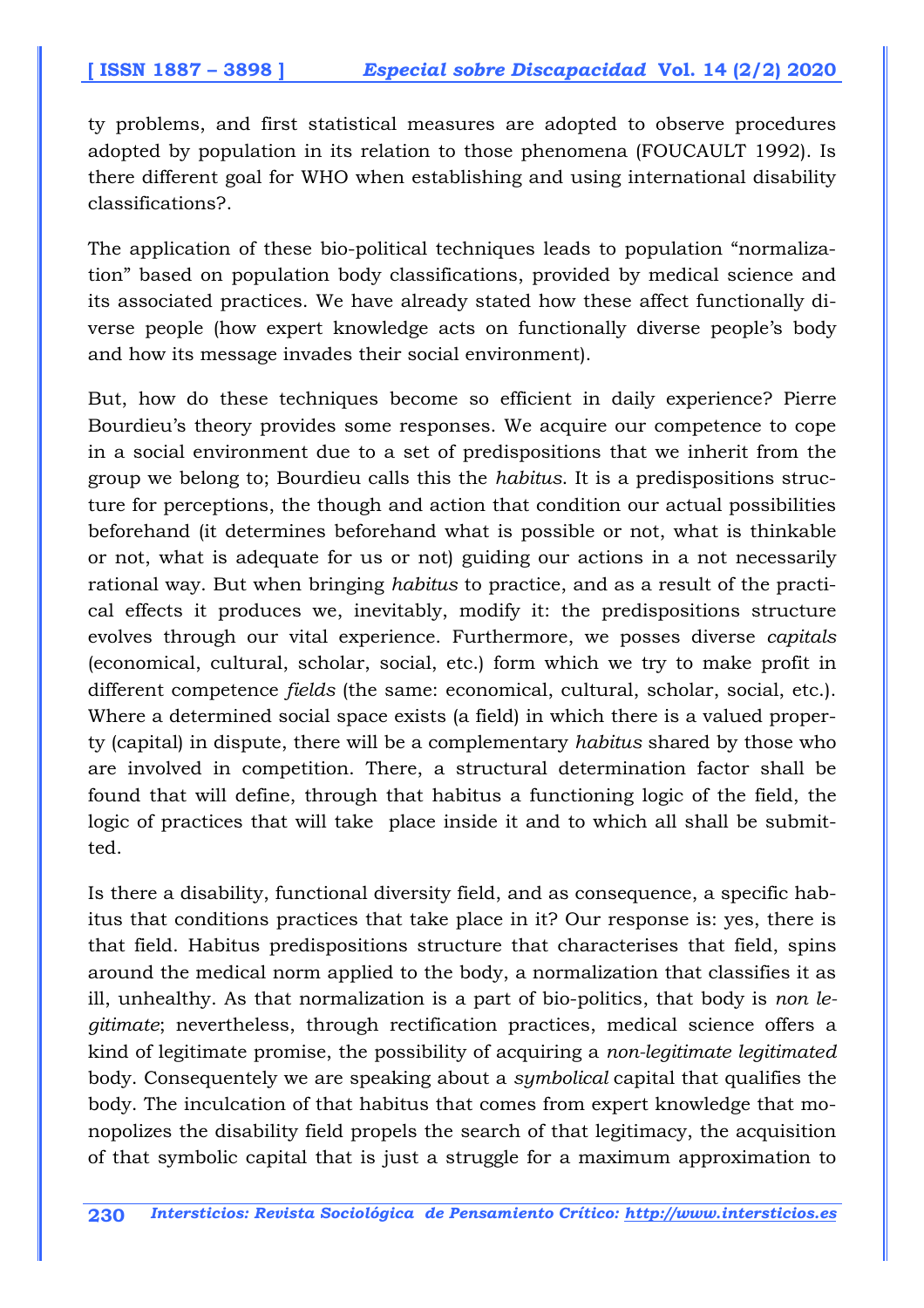"normality", as defined by medical science. If a systematic presence of that habitus is detected in the functionally diverse people group, a practical mechanism will be stated, through which bio-political techniques get installed in daily experience, as predispositions, conditioning objective action possibilities of the group. Through several in depth interwviews it has been stated how, in the case of Argentina, interviewed narrations provide clear indication of the existence of that functional diversity or disability field (FERRANTE y FERREIRA, 2007, 2008).

The Independent Living Movement is just an attempt to create a new alternative field with a habitus that would not be oriented by the promise of medical legitimacy. In Spain its presence is small and the functional diversity world is still regulated by the hegemonic logic of medical science. To break that logic, besides the battles in the field of rights and bioethics, it is necessary to strengthen people's daily life ability to evade conditionings imposed through disability habitus, a reconfiguration of their predispositions based on which daily practices could take place; unfortunately, legal norms and academic discourses do not contribute in a direct and effective way in that transformation. Therefore, the disability social theory must assume an educative function inside the functionally diverse people group.

### **Conclusions**

At the beginning of the 21st century in Spain and in the majority of countries in the world daily, juridical, and bioethical reality discriminates functionally diverse people. Although theoretical models on functional diversity have changed from *cut out* to the *rehabilitation* model and then to *social* model, social policies based on those models still gave no effective response to contribute to the elimination of discrimination of this group of people.

In Spain, part of that mistake comes from the persistence of the *rehabilitation* model and the scarce presence of the *social* (or Independent Living) model. But even this last approach is not capable to provide answers to the new challenges that bioethics has brought up, related to new genetics, euthanasia, embryo selection, prenatal screening, etc.

As all prior models have accepted ability as the theoretical basis, transversality has not been adequately approached and policies have not been able to give responses to every type of functional diversity.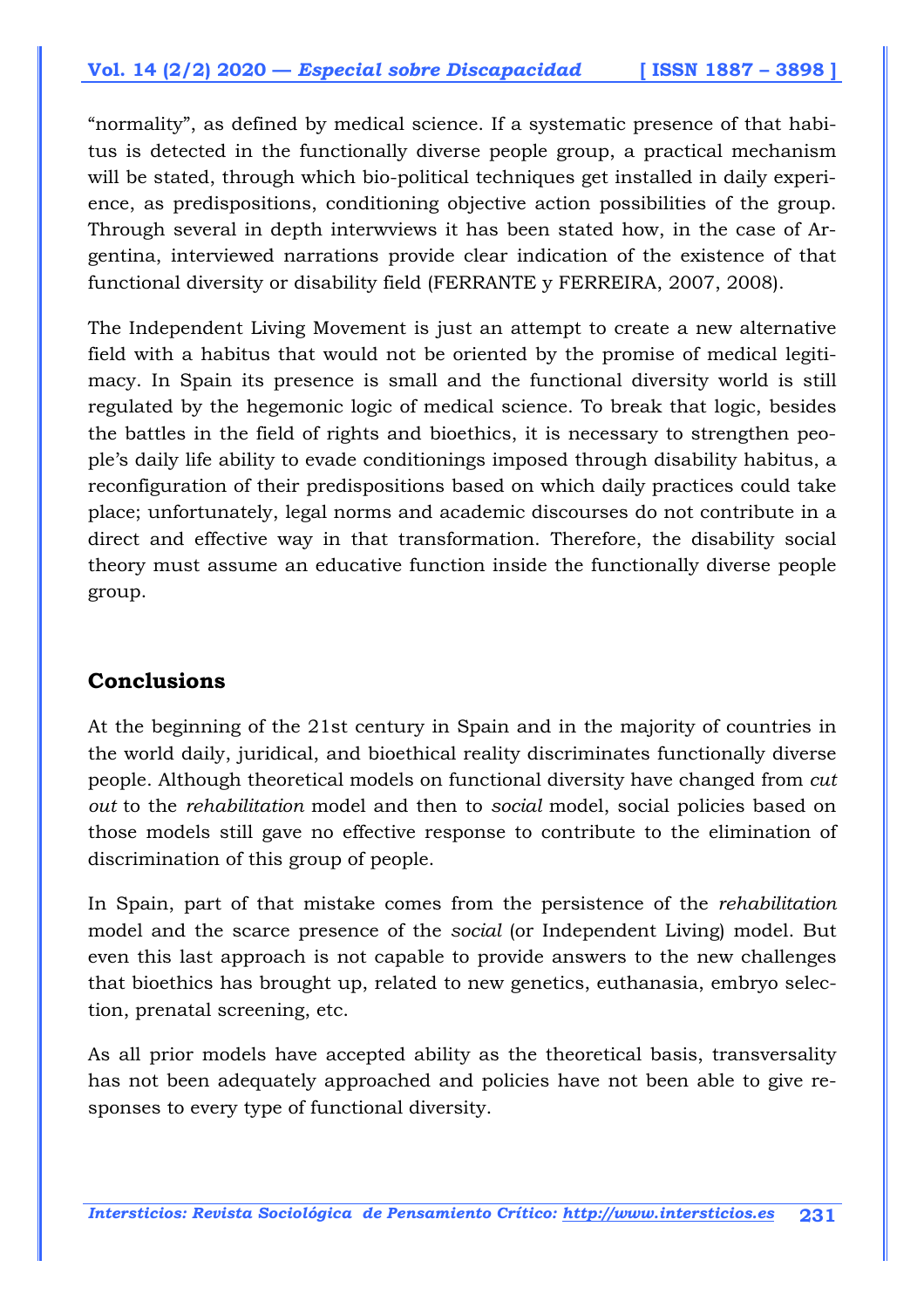As a consequence, a new model is proposed in which the theoretical grounds on ability is substituted by a theoretical grounds on dignity. In this new model, the *diversity model or approach*, inherent human diversity is the starting point. Diversity amongst a person's life, and between different persons is accepted and valued. Furthermore, the diversity model states that every person with any type of diversity, in this case speaking of functional diversity, must have his or her dignity guaranteed.

In the *diversity model*, a deep analysis on the semantics of the word *dignity* is done through bioethical and juridical texts both national and international to come to the conclusion that dignity can be divided into branches: *intrinsic dignity*  and *extrinsic dignity*. The first is related to the equal value of every human life and the second is related to equal rights for everyone.

The analysis done under this new model establishes that nowadays, society provides neither the same *intrinsic dignity* nor the same *extrinsic dignity* to functionally diverse people. Therefore, it becomes necessary to keep working and fighting in a double approach: on one side, to obtain the same rights, and in the other side, to develop new theoretical approaches that introduce in the bioethics debate a full support of intrinsic dignity for people who are discriminated on the on the grounds of their functional diversity.

For the first issue, a special defence, dissemination and implementation of the new UN Convention for people with disabilities must be developed.

For the second issue, a new bioethical approach born from the group of functionally diverse people, and based on their own reality and experience of life must be developed. In his way, the bioethical community will understand that they are not human beings that suffer for being different, but for being systematically discriminated or ignored due to their difference, and by the fact that their lifes have been systematically undervalued.

In this model, bioethics becomes a key tool for the future of functionally diverse people, and the presence of their point of view in the bioethical community is considered basic in order to obtain full dignity.

Furthermore, taking in consideration critic sociology proposals, discrimination mechanism, through which discrimination takes effect in functionally diverse people daily life (mechanisms based on bio-political power techniques, on medical normalization of the body and on the imposition on practices of a habitus oriented by those techniques and normalisation), are brought to light; consequently, the task of working deeper in that analysis becomes necessary in order to break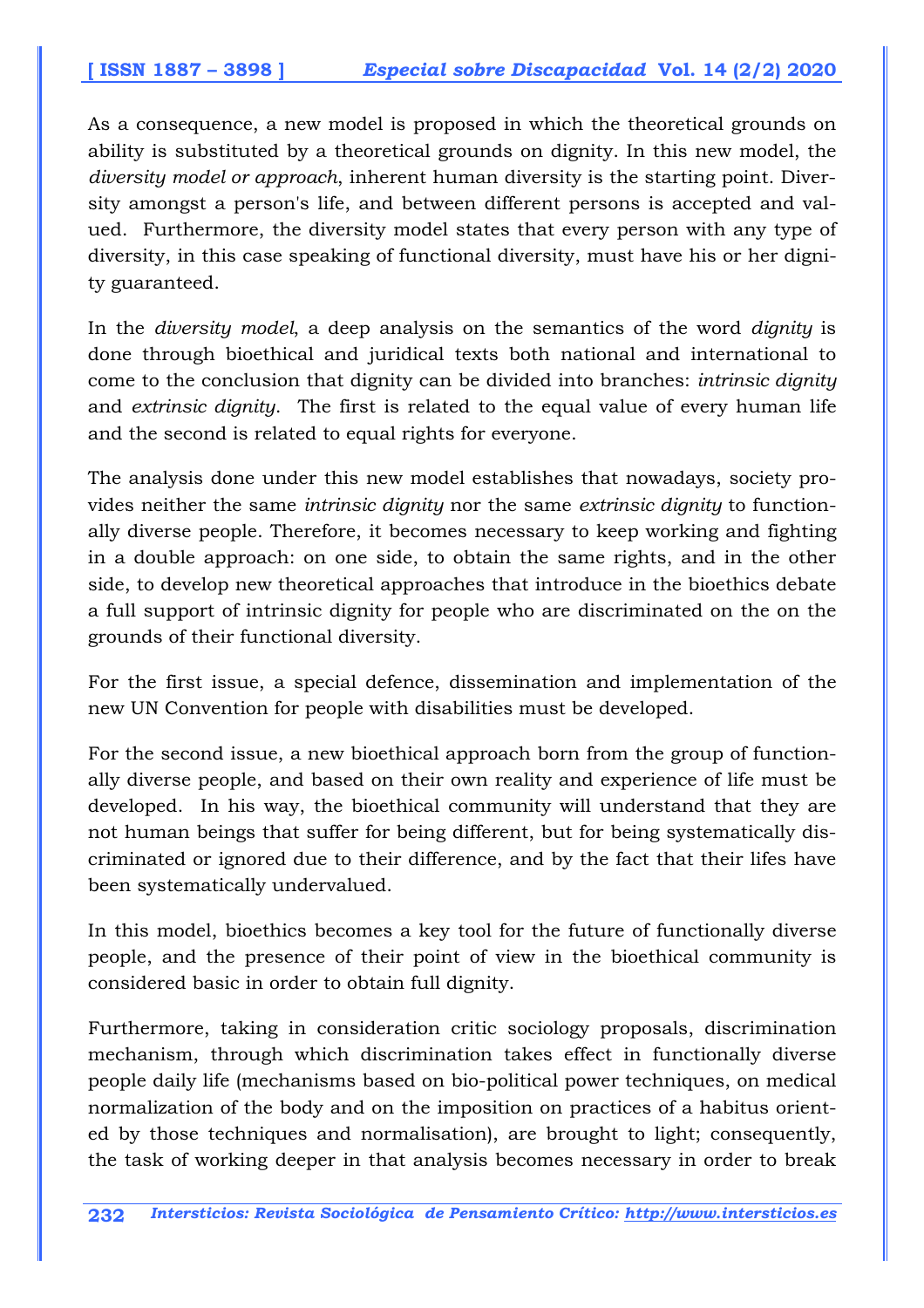domination logics (domination imposed through body, regulation, classification and submission) to provide the group theoretical tools needed to face their daily life in an alternative liberating way.

The analysis and proposals of the *diversity model* are, in fact, another tool to achieve what is written in the Universal Declaration of Human Rights, specially in it's articles 1, 22 and 23.3 (UN, 1948)<sup>1</sup>, confirming that discrimination based on functional diversity is a Human Right's issue, a principle already established in the social or Independent Living model.

### **Bibliography:**

 $\overline{a}$ 

- BARNES, C. (1991) "Disabled People in Britain and discrimination: A case for anti-discrimination legislation". (1991)
- BARNES, C. (1998) "Las teorías de la discapacidad y los orígenes de la opresión de las personas discapacitadas en la sociedad occidental*",* in BARTON, L. (Comp.): *Discapacidad y sociedad*, Morata, Madrid.
- BARNES, C. (2007) "Disability Studies: what's the point?". Intersticios. Revista Sociológica de Pensamiento Crítico. Vol. 1 (1) 2007. Web available: http://www.intersticios.es/article/view/673/549
- BARNES, C., MERCER G., (2010). "Exploring Disability" 2nd Edition, Cambridge: Policy Press.
- BARNES, C., MERCER G., SHAKESPEARE T., (1992). "Exploring disability: a sociological introduction". Polity Press in association with Blackwell Publishing Ltd.

**Article 23.3**. Everyone who works has the right to just and favourable remuneration ensuring for himself and his family an existence worthy of human dignity, and supplemented, if necessary, by other means of social protection.

*Intersticios: Revista Sociológica de Pensamiento Crítico: http://www.intersticios.es* **233**

<sup>&</sup>lt;sup>1</sup> **Article 1**. All human beings are born free and equal in dignity and rights. They are endowed with reason and conscience and should act towards one another in a spirit of brotherhood.

**Article 22**. Everyone, as a member of society, has the right to social security and is entitled to realization, through national effort and international co-operation and in accordance with the organization and resources of each State, of the economic, social and cultural rights indispensable for his dignity and the free development of his personality.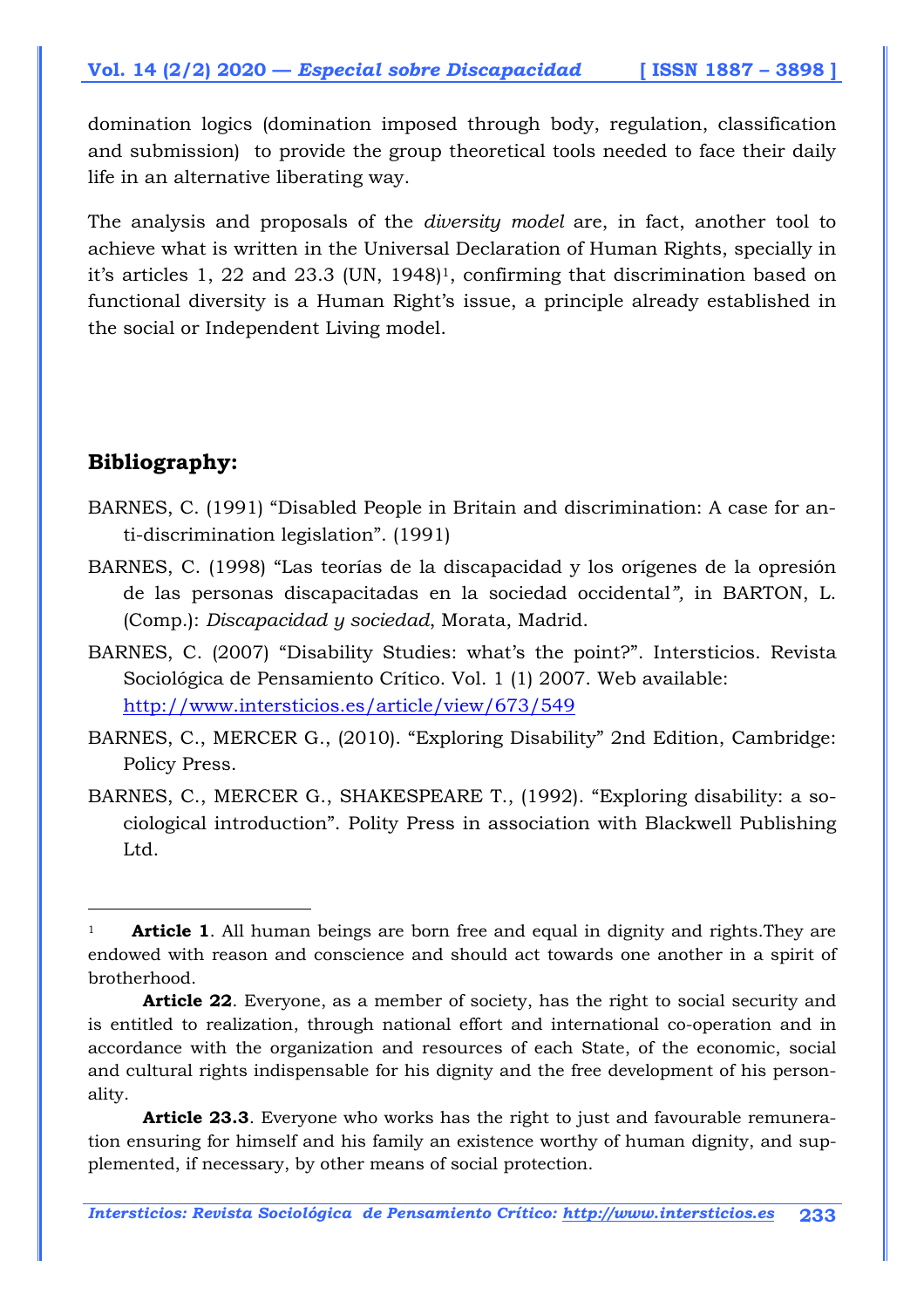BOURDIEU, P. (1988): *La distinción*, Taurus, Madrid.

BOURDIEU, P. (1991): *El sentido práctico*, Taurus, Madrid.

BOURDIEU, P. (1997): *Capital cultural, escuela y espacio social*, s. XXI, Madrid.

BOURDIEU, P. (1999): *Meditaciones pascalianas*, Anagrama, Barcelona.

- BROCK, D.W. (2002): "Genetic Testing and Selection: A Response to the Disability Movement's Critique", at the *10th Genetic Technology & Public Policy in the New Millennium symposium*, Rivera y Carlo.
- CANGUILHEM G. (1970): *Lo normal y lo patológico*, s.XXI, Argentina editores, Buenos Aires
- COLERIDGE, P. (1993) "Disability, liberation, and development". Oxfam (UK and Ireland). Web available: http://books.google.es/books?id=RcEaJ4WT-u4C
- DPI (DISABLED PEOPLE'S INTERNACIONAL) (2000): *Disabled People Speak on the New Genetics.* DPI Europe position statement on bioethics and human rights. Web available:

http://freespace.virgin.net/dpi.europe/downloads/bioethics-english.pdf

- DPI-Europe (Disabled People's Internatinonal Europe) (:-):*The Right to Live and be Different*. Web available: http://www.johnnypops.demon.co.uk/bioethicsdeclaration/index.htm
- ENIL (2003): *Tenerife Declaration. Promote Independent Living End Discrimination against Disabled People*, Aarona, Tenerife. April 26th. Web available: http://www.enil.eu/documents/archive\_events/tenerife-declaration.html
- FERRANTE, C. (2008): "Cuerpo, discapacidad y posición social: una aproximación indicativa al *habitus* de la discapacidad en Argentina", *Intersticios: Revista Sociológica de pensamiento crítico*, 2 (1): http://www.intersticios.es/article/view/2352/1898
- FERRANTE, C. y FERREIRA, M. A. V. (2007): "Cuerpo y *habitus*: el marco estructural de la experiencia de la discapacidad", *Revista Argentina de Sociología* (in press). Web available:

http://www.mferreira.es/Documentos\_nuevo/Ferrante\_Ferreira.pdf

FERRANTE, C. y FERREIRA, M. A. V. (2008): "Cuerpo, discapacidad y trayectorias sociales: dos estudios de caso comparados", *Revista Salud Colectiva* (*in press*). Web available:

http://www.um.es/discatif/documentos/FerranteFerreira2.pdf

FERREIRA, M. A. V. (2008): "Una aproximación sociológica a la discapacidad desde el modelo social: apuntes caracteriológicos", *Revista Española de Investigaciones Sociológicas*, 124; pp. 141-174.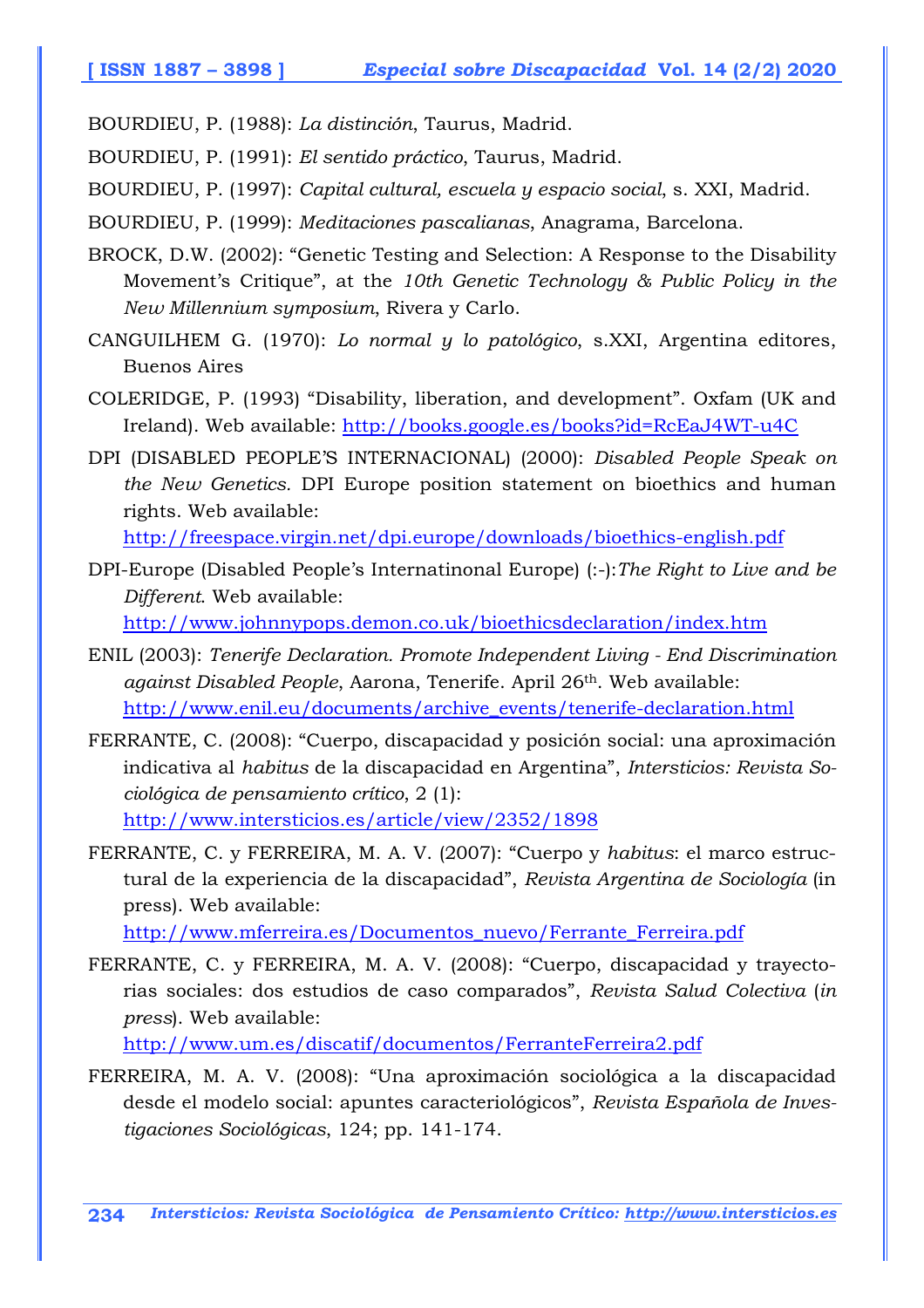- FINKELSTEIN, V. (1980): *Attitudes and Disabled People: Issues for Discussion*, Workd Rehabilitation Fund, N. York.
- FOUCAULT, M. (1992): *Genealogía del racismo*, La Piqueta, Madrid.
- FOUCAULT, M. (1998): *Vigilar y castigar: nacimiento de la prisión*, Siglo XXI, Madrid.
- HUGHES, B. and PATERSON, K. (2008): "El modelo social de la discapacidad y la desaparición del cuerpo. Hacia una sociología del impedimento"; in BARTON, L. (comp.): *Superar las barreras de la discapacidad*, Morata, Madrid; pp. 107- 123.
- LÓPEZ de la VIEJA M. T. (2005): "Dignidad, igualdad. La buena política europea", en: *Ciudadanos de Europa. Derechos fundamentales en la Unión Europea*, Biblioteca Nueva, Madrid.
- OLIVER, M. (1990): *the Politics of Disablement*, MacMillan Press.
- PALACIOS, A. (2004): *La discapacidad frente al poder de la normalidad. Una aproximación desde tres modelos teóricos*, Tesina doctoral elaborada bajo la dirección de Rafael de Asís Roig, Instituto de Derechos Humanos Bartolomé de las Casas, Universidad Carlos III de Madrid.
- PALACIOS, A. (2008): "El modelo social de discapacidad: orígenes, caracterización y plasmación en la Convención Internacional sobre los Derechos de las Personas con Discapacidad". Colección CERMI, nº 36, Grupo editorial CINCA. Madrid, octubre de 2008. Available on-line: www.cermi.es/NR/rdonlyres/71F353B1-DDB9-4217-A2C8- 99F4D7876EBD/20212/Elmodelosocialdediscapacidad2.pdf
- PALACIOS, A. y ROMAÑACH CABRERO, J. (2006): *El modelo de la diversidad. La Bioética y los Derechos Humanos como herramientas para alcanzar la plena dignidad en la diversidad funcional*, Ediciones Diversitas-AIES. Web available: http://www.asoc-ies.org/docs/modelo%20diversidad.pdf.
- RODRÍGUEZ DÍAZ, S. y FERREIRA, M. A. V. (2008): "Diversidad funcional: sobre lo normal y lo patológico en torno a la condición social de la dis-capacidad", *Revista Internacional de Sociología* (in press). Web available: http://www.mferreira.es/Documentos\_nuevo/DF\_SRDyMAVF.pdf
- ROMAÑACH CABRERO, J. (2006): "Annalysis of the evolution of Spanish railways (RENFE) accesibility for reduced mobility people 2004-2006" [Análisis de evolución de la Accesibilidad para Personas con Movilidad Reducida en viajes de RENFE 2004 – 2006], Foro de Vida Independiente. Web available:

http://www.minusval2000.com/relaciones/vidaIndependiente/analisis\_acces ibilidad\_PMR\_RENFE\_2004\_2006.doc